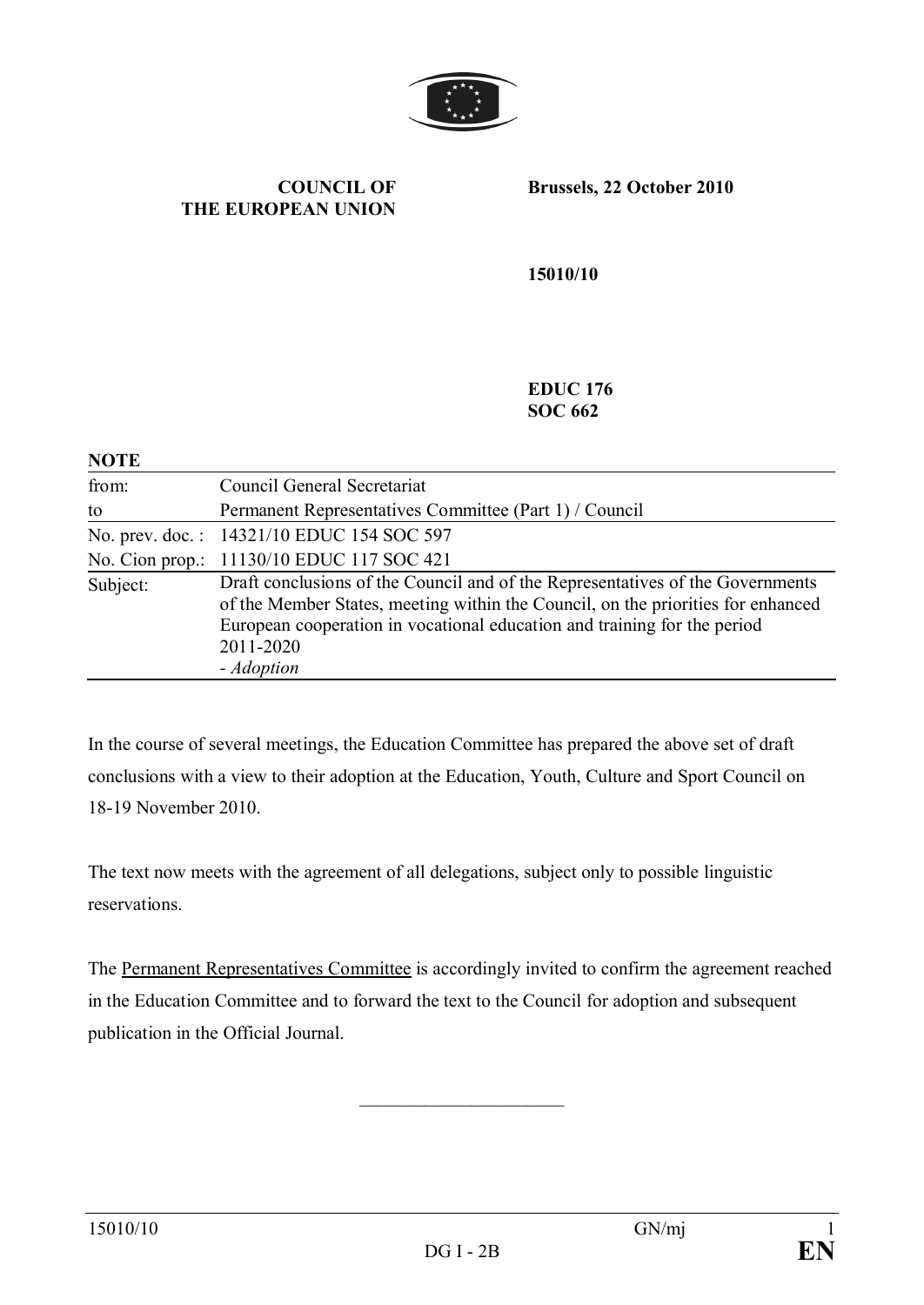# **Conclusions of the Council and of the Representatives of the Governments of the Member States, meeting within the Council, on the priorities for enhanced European cooperation in vocational education and training for the period 2011-2020**

# THE COUNCIL OF THE EUROPEAN UNION AND THE REPRESENTATIVES OF THE GOVERNMENTS OF THE MEMBER STATES, MEETING WITHIN THE COUNCIL,

# AWARE THAT

- 1. On 12 November 2002 the Council approved a Resolution on the promotion of enhanced European cooperation in vocational education and training**<sup>1</sup>** , which subsequently served as the basis for the declaration adopted by the Ministers responsible for vocational education and training (VET) of the EU Member States, the EFTA/EEA and candidate countries, and by the Commission and the European Social Partners at their meeting in Copenhagen on 29 and 30 November 2002, as the strategy for improving the performance, quality and attractiveness of VET, commonly referred to as the "Copenhagen process".
- 2. The Recommendation of the European Parliament and of the Council of 18 December 2006 on key competences for lifelong learning**<sup>2</sup>** advises Member States to develop the provision of key competences for all as part of their lifelong learning strategies, in order to offer all young people the means to develop such competences to a level which forms a sufficient basis for further learning and working life.

**<sup>1</sup>** OJ C 13, 18.01.2003, p. 2.

**<sup>2</sup>** OJ L 394, 30.12.2006, p. 10.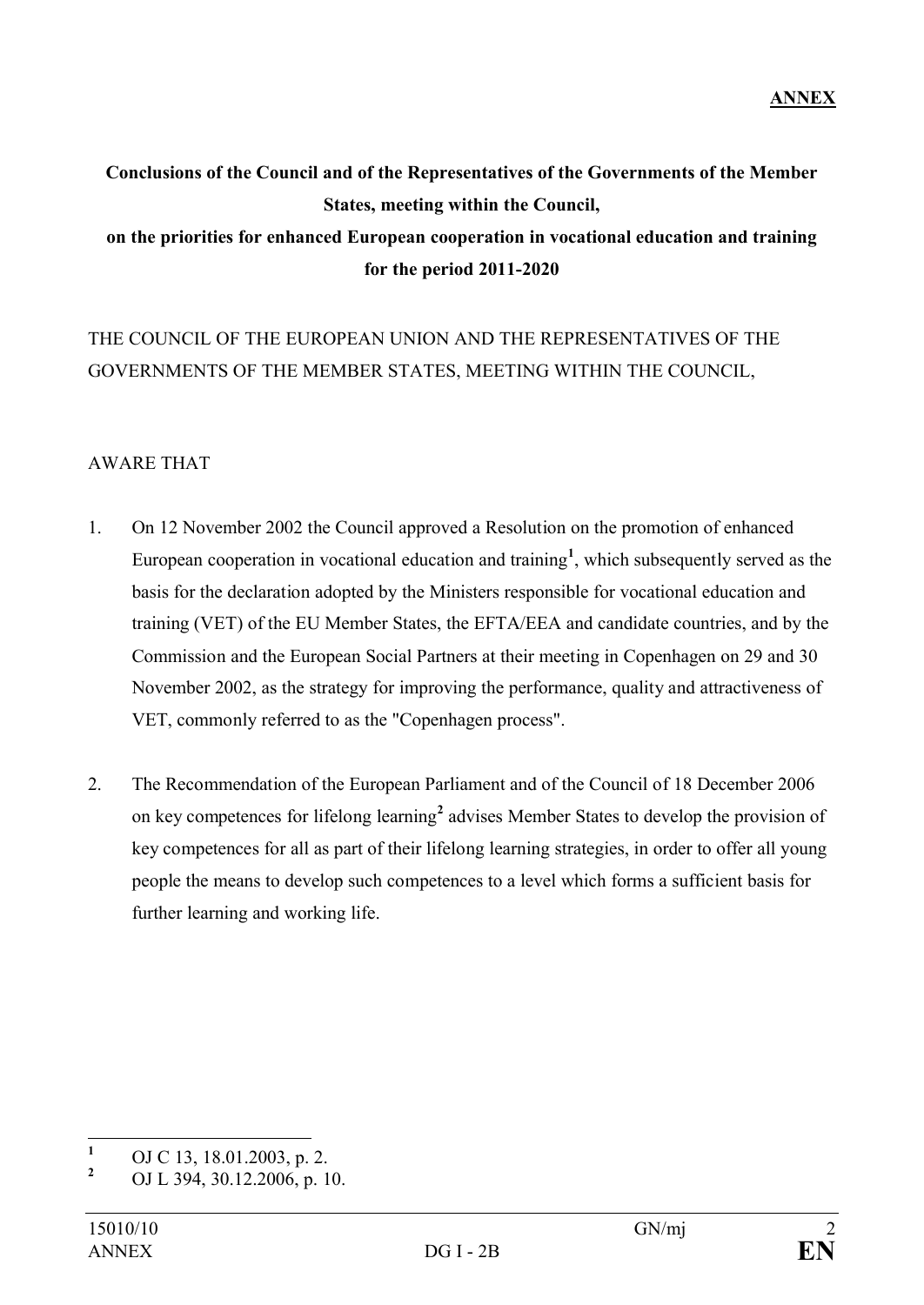- 3. The Council Resolution of 15 November 2007 on new skills for new jobs**<sup>3</sup>** highlighted the urgency of anticipating future skills needs in order to equip people for new jobs within the knowledge society, by implementing measures which aim at matching knowledge, skills and competences with the needs of the economy and preventing potential skills gaps.
- 4. The Council conclusions of 22 May 2008 on adult learning recognised the key role which adult learning can play in meeting the goals of the Lisbon Strategy, by fostering social cohesion, providing citizens with the skills required to find new jobs and helping Europe to better respond to the challenges of globalisation, and invited the Member States to address a series of specific measures relating to adult learning**<sup>4</sup>** *.*
- 5. The Council conclusions of 21 November 2008 on youth mobility<sup>5</sup> invited Member States to give every young person in vocational education and training the opportunity to participate in a mobility scheme and to increase the opportunities for mobility in the context of VET.
- 6. The Resolution of the Council and of the Representatives of the Governments of the Member States, meeting within the Council of 21 November 2008, on better integrating lifelong guidance into lifelong learning strategies**<sup>6</sup>** , emphasised the need to help individuals to identify their existing skills and to define the learning goals required to improve their career prospects.
- 7. The conclusions of the Council and of the Representatives of the Governments of the Member States, meeting within the Council, of 12 May 2009**<sup>7</sup>** on enhancing partnerships between education and training institutions and social partners, in particular employers, in the context of lifelong learning encouraged Member States actively to promote such partnerships.

<sup>&</sup>lt;sup>3</sup> OJ C 290, 4.12.2007, p. 1.<br><sup>4</sup> OJ C 140, 6.6.2009

 $\frac{4}{5}$  OJ C 140, 6.6.2008.

 $\frac{5}{6}$  OJ C 320, 16.12.2008.

 $\frac{6}{7}$  OJ C 319, 13.12.2008.

**<sup>7</sup>** Doc. 9876/09.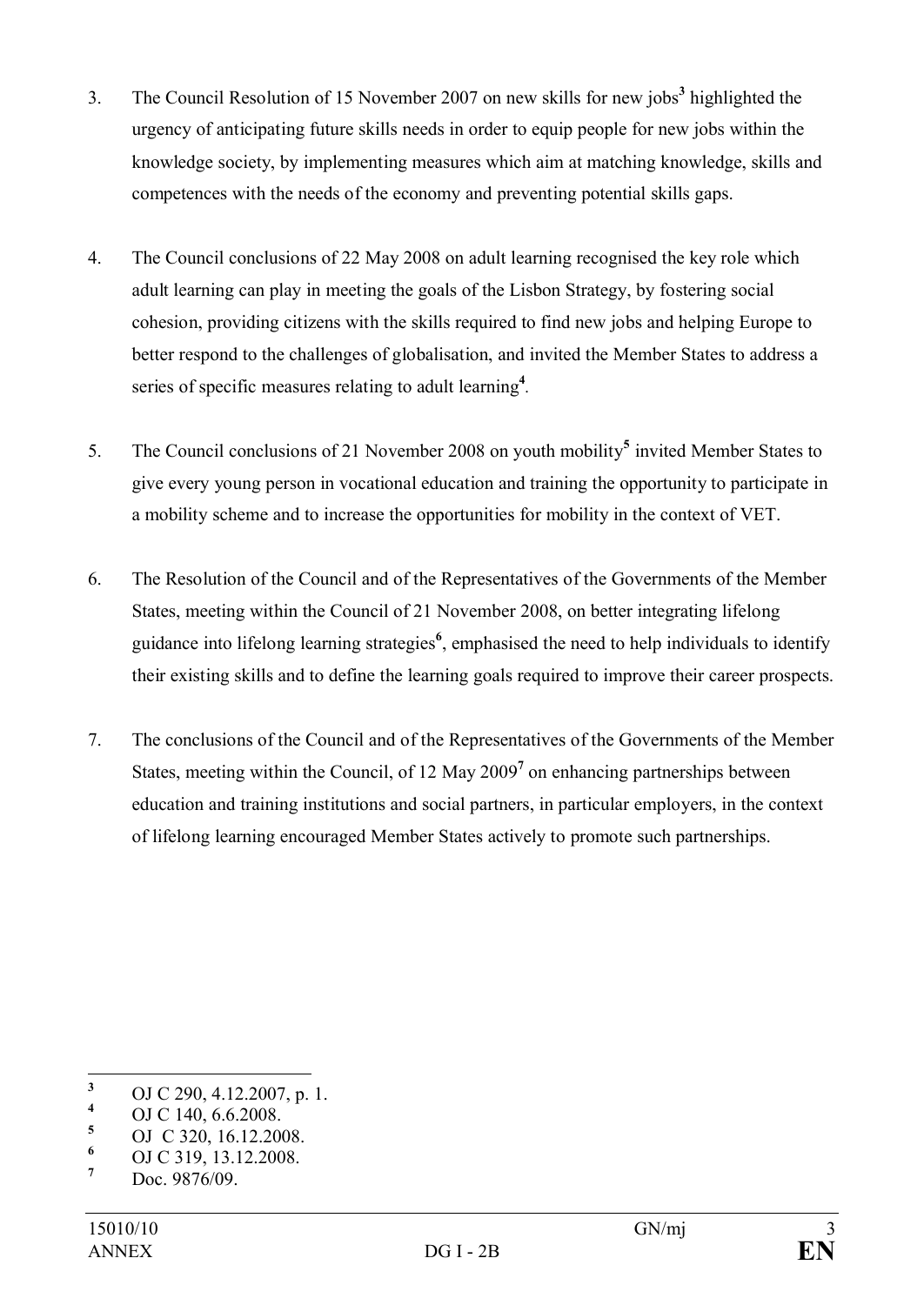- 8. The Council conclusions of 12 May 2009 on a strategic framework for European cooperation in education and training ("ET 2020")**<sup>8</sup>** established such cooperation for the period up to 2020 in the context of a framework which spans education and training systems as a whole in a lifelong learning perspective.
- 9. In its conclusions of 25-26 March 2010 and of 17 June 2010**<sup>9</sup>** , the European Council laid down two headline targets for education and training in the context of the *Europe 2020* Strategy. It also invited the Commission to present the actions required at EU level to implement that strategy, notably through a number of flagship initiatives.
- 10. The Council conclusions of 11 May 2010 on competences supporting lifelong learning and the 'new skills for new jobs' initiative**<sup>10</sup>**, urged Member States to do more to support the acquisition, updating and further development of the full range of competences in the area of vocational education and training, as well as to support the initial and continuing professional development of teachers and trainers in VET, including for the purpose of equipping them to take on the new roles implicit in a competence-based approach.
- 11. The Council conclusions of 10-11 May 2010 on the social dimension of education and training**<sup>11</sup>** invited the Member States to strengthen the acquisition of key competences through vocational pathways and programmes, and to better address the needs of disadvantaged learners.

**<sup>8</sup>** OJ C 119, 28.5.2009.

**<sup>9</sup>** Documents EUCO 7/1/10 REV 1 and EUCO 13/1/10 REV 1 respectively.

<sup>&</sup>lt;sup>10</sup> OJ C 135, 26.5.2010.<br><sup>11</sup> OJ C 135, 26.5.2010.

**<sup>11</sup>** OJ C 135, 26.5.2010.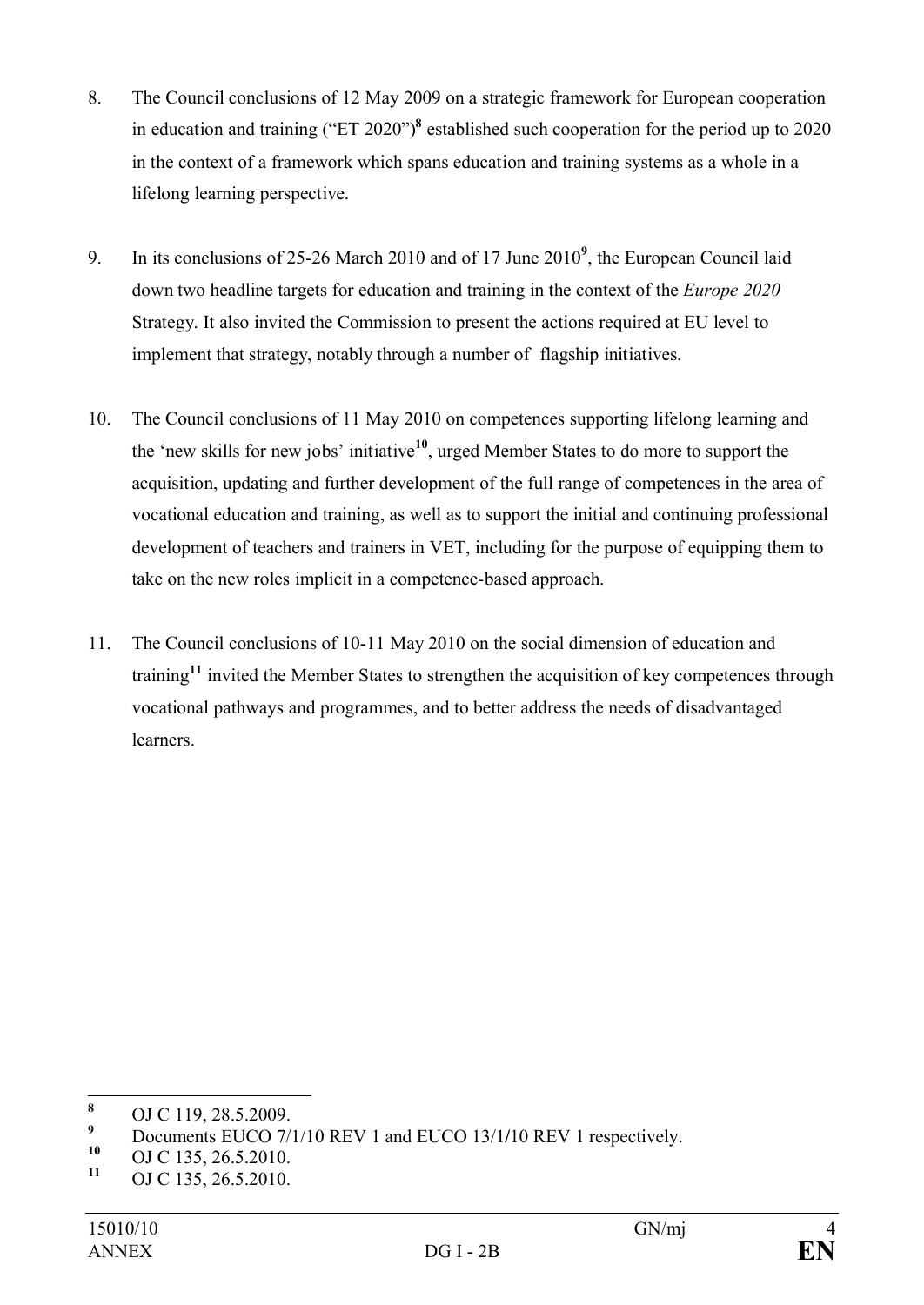### EMPHASISE THAT

- 1. Both initial VET (I-VET) and continuing VET (C-VET) share the dual objective of contributing to employability and economic growth, and of responding to broader societal challenges, in particular promoting social cohesion. They should offer young people, as well as adults, attractive and challenging career opportunities, and should appeal equally to both women and men, to people with high potential and to those who, for whatever reason, face the risk of exclusion from the labour market.
- 2. The future European labour market will be simultaneously confronted with an ageing population and shrinking cohorts of young people entering initial education and training systems and labour markets. At the same time, it will have to meet the challenges of continuous technological development and changing economic requirements. As a result, adults - and in particular older workers - will increasingly be called upon to update and broaden their skills and competences through continuing VET.
- 3. The current economic downturn may have a serious effect on investment in VET. Due to budgetary constraints, innovative solutions are required to secure sustainable funding for VET and to ensure that resources are efficiently allocated and equitably distributed.
- 4. Skills mismatches may impede productivity, growth and competitiveness. It is necessary to anticipate skills needs and shortfalls at all levels of qualification, and to transfer the results into policy and practice, with a view to improving the match between VET provision and the needs of the economy, citizens and society at large.
- 5. Shaping VET is the shared responsibility of national governments, social partners, employers and other relevant stakeholders, such as sectoral organisations, VET providers, teachers, trainers, and learners: all have a mutual interest in closer cooperation.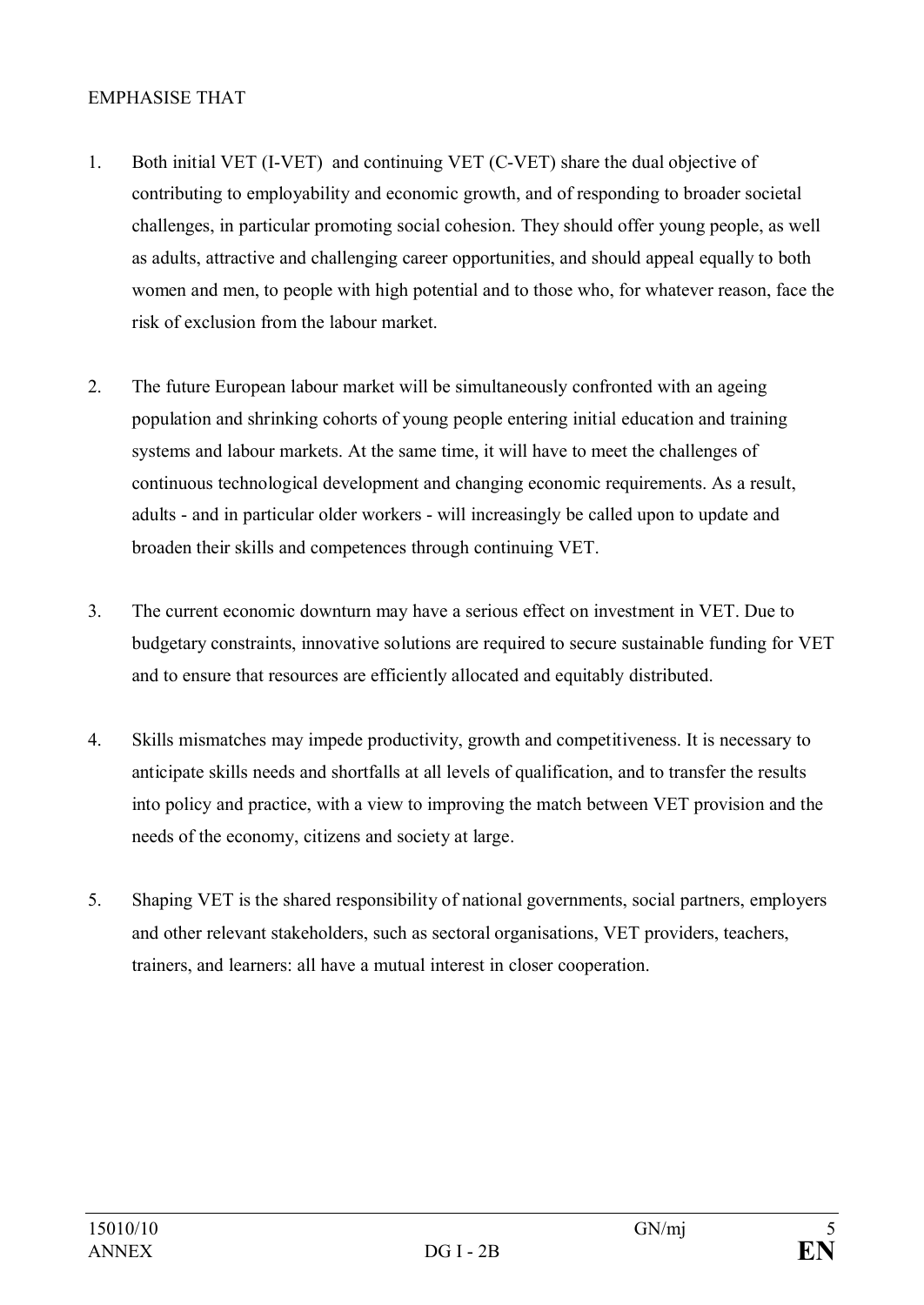- 6. European and national policies should stress that in the knowledge society vocational skills and competences are just as important as academic skills and competences.
- 7. Given its role in European societies and economies, it is crucial to sustain and further develop excellence in VET. World class VET is of the utmost importance in sustaining Europe's position as the strongest exporter of industrial products in the world. A high performing VET sector is also very important for maintaining Europe's social welfare model.

## ACKNOWLEDGE THAT

The Copenhagen process has played a crucial role in raising awareness of the importance of VET at both European and national level**<sup>12</sup>**. The cooperation developed under the process has led to agreement on common European objectives and targets, discussion of national models and initiatives, and the exchange of best practice at European level. The current economic crisis emphasises even more the importance of VET. However, increased awareness of VET's importance does not necessarily result in additional resources and funds.

European cooperation in VET has brought about significant developments in national policies and led to the creation of important European instruments for transparency, the recognition of qualifications and competences, and quality assurance: Europass<sup>13</sup>, the European Qualifications Framework (EQF)**<sup>14</sup>**, the European Credit System for VET (ECVET)**<sup>15</sup>** and the European Quality Assurance Reference Framework for VET (EQAVET)**<sup>16</sup>** .

<sup>&</sup>lt;sup>12</sup> See 2010 progress reports of Cedefop and ETF.<br> **13** Decision No. 2241/2004/EC QUI 200, 21.12.2

<sup>&</sup>lt;sup>13</sup> Decision No 2241/2004/EC - OJ L 390, 31.12.2004.

<sup>&</sup>lt;sup>14</sup> See OJ C 111, 6.5.2008.

<sup>&</sup>lt;sup>15</sup> See OJ C 155, 8.7.2009, p.11.<br><sup>16</sup> See OJ C 155, 8.7.2000, p.1.

See OJ C 155, 8.7.2009, p.1.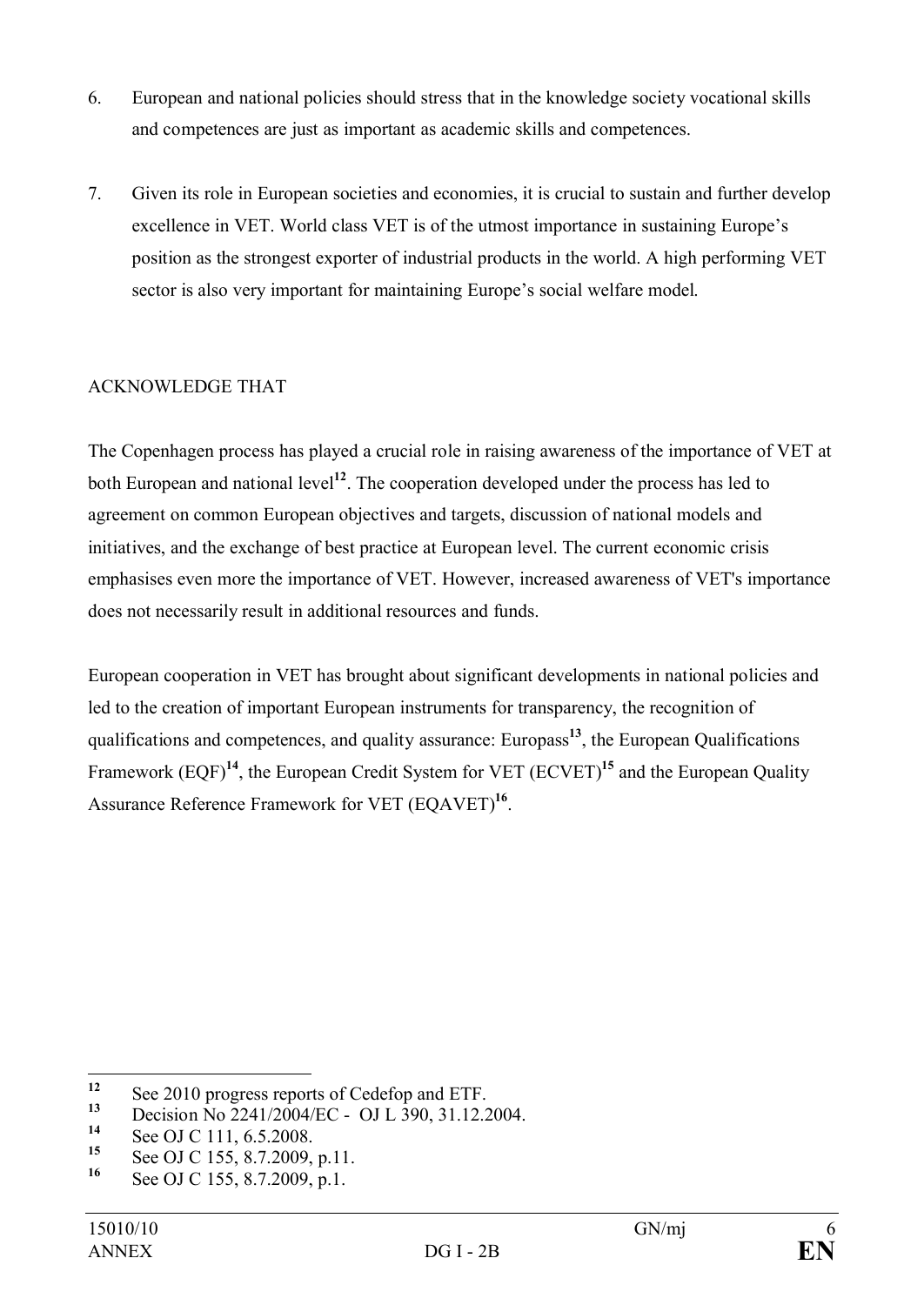The European Qualifications Framework for lifelong learning supports and promotes the introduction of "comprehensive" national qualifications frameworks which cover general education, VET and higher education and which are based on learning outcomes. By changing the perspective from an input-oriented learning process to learning outcomes, such frameworks create opportunities for lifelong learning and help to achieve a better match with labour market needs. In the majority of countries a tangible shift from input-oriented learning processes to learning outcomes is becoming evident in both policy and practice.

Member States increasingly believe that European tools can support transparent, permeable, flexible and inclusive national qualifications systems. Currently, however, not all available European tools are used to their full potential. Although a European area of education and training is emerging, the original aim of removing obstacles to mobility has not yet been achieved. Learning mobility in VET needs to be further enhanced.

Just as the Copenhagen process enhanced the role of VET under the Lisbon Strategy (2000-2010), the aim of these conclusions should be to help achieve the priorities of the new *Europe 2020* Strategy for jobs and growth and its associated flagship initiatives. VET should also play its part in achieving the two headline targets set in the education field, namely - by 2020 - to increase the percentage of 30-34 year olds that graduate from tertiary or equivalent education to at least 40%, and to reduce the share of early school leavers to below 10 %.

Objectives in the VET field should also remain consistent with the overall objectives and priorities laid down in the "ET2020" strategic framework for European cooperation in education and training. European cooperation under the Copenhagen process should contribute to the development of a European area of education and training, where qualifications acquired in one country are recognised in other European countries, in order to promote the mobility of young people and adults. On the one hand, the diversity of European VET systems is an asset which serves as a basis for mutual learning. On the other hand, transparency and a common approach to quality assurance are required in order to build mutual trust between diverse systems.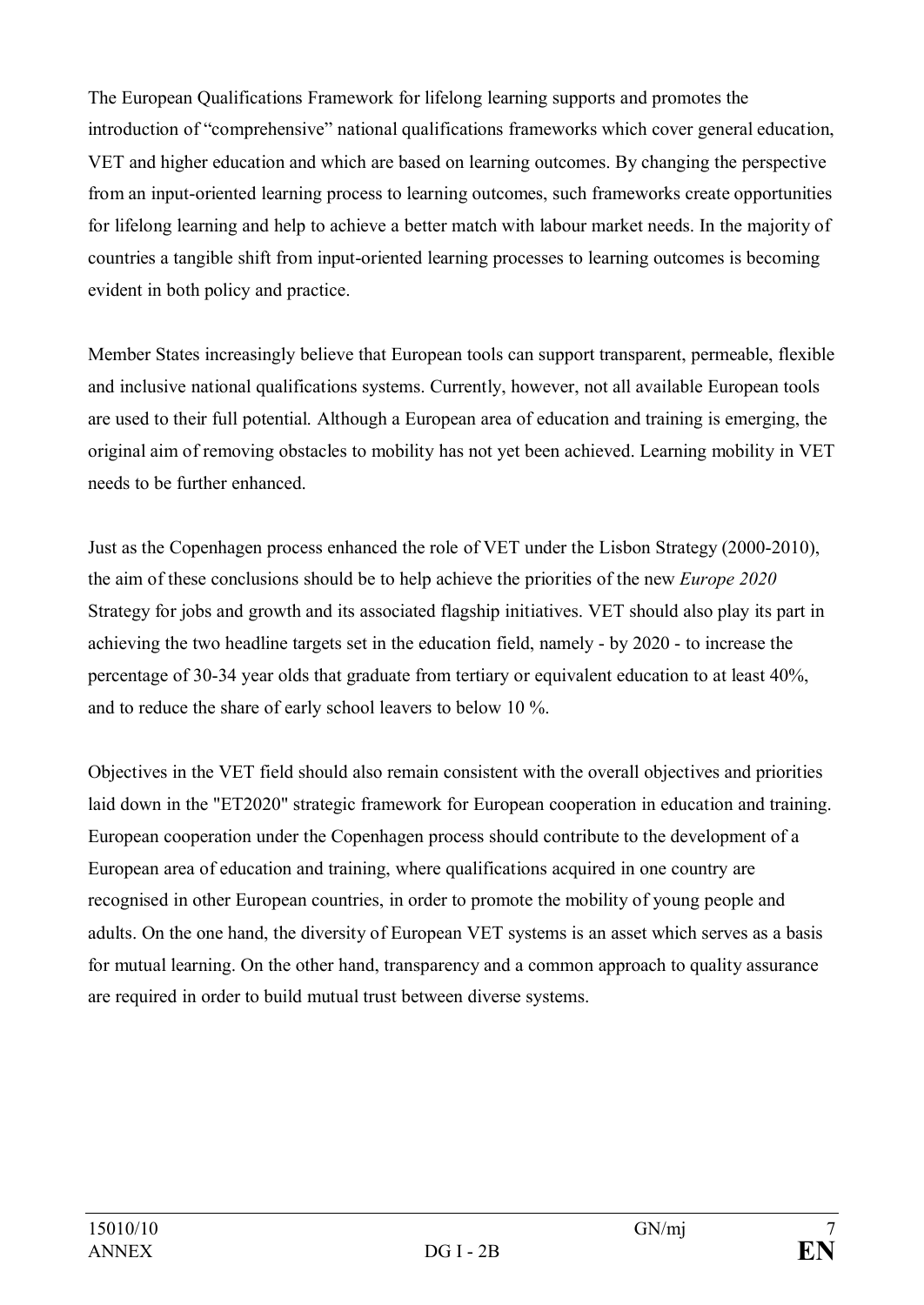## AGREE THAT

Cooperation under the Copenhagen process should be given fresh impetus. As the Copenhagen process is an integral part of the "ET2020" strategic framework, objectives in the VET field should remain consistent with the overall objectives laid down in that framework. Furthermore, when reviewing the Copenhagen process, account should be taken of both the experience to date and new challenges, as well as of the evolving political context over the coming decade 2011-2020, particularly in the light of the *Europe 2020* Strategy.

In full respect of the principle of subsidiarity, the Member States are accordingly invited to consider adoption of the following:

- I. A global vision for VET in 2020;
- II. Strategic objectives for the period 2011-2020, together with a number of supporting transversal objectives;
- III. Principles underlying the governance and ownership of the Copenhagen Process;
- IV. Short-term deliverables for the first four years (2011-2014),

as detailed in sections I to IV below.

o o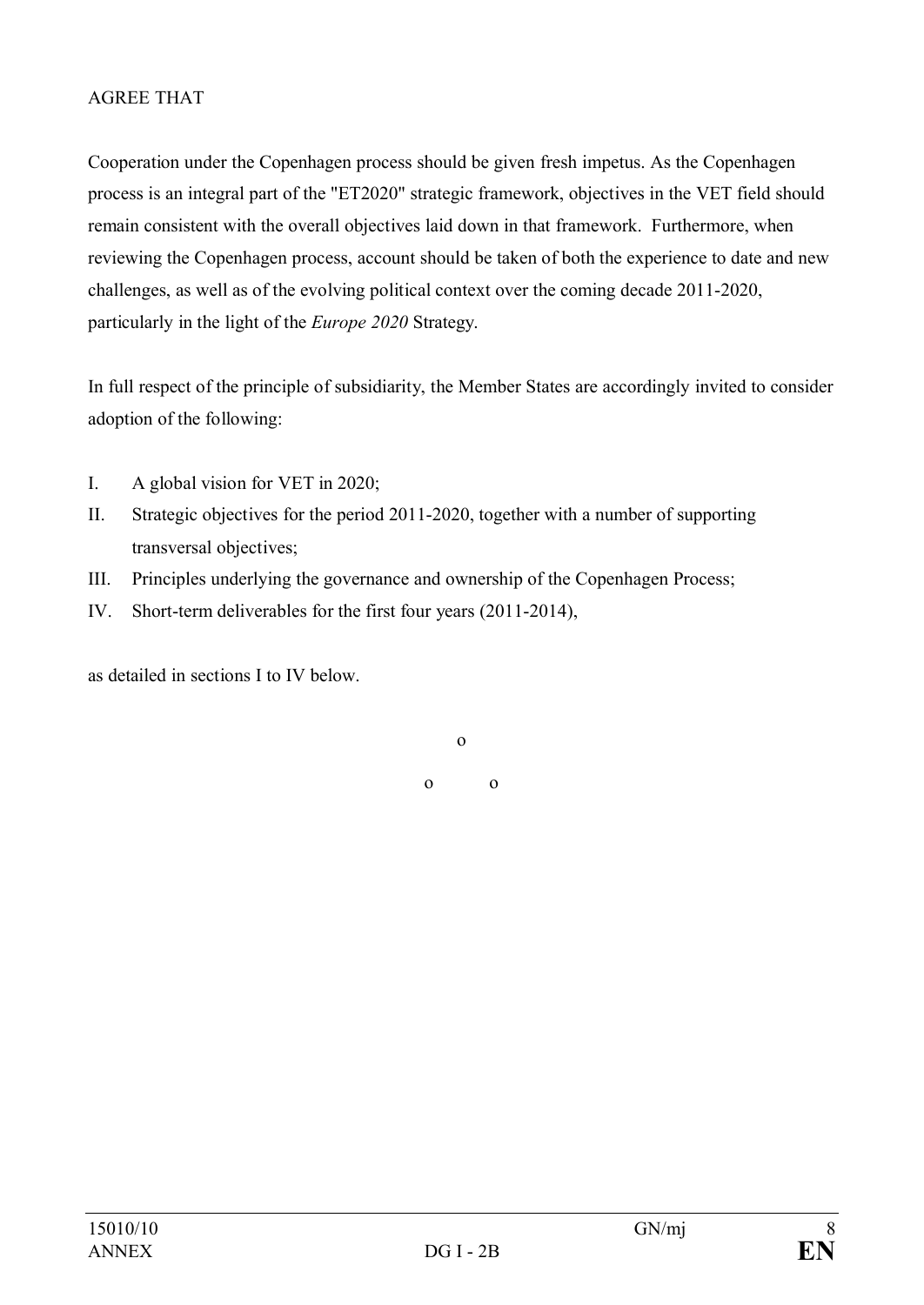# **I. A GLOBAL VISION FOR VOCATIONAL EDUCATION AND TRAINING IN 2020**

By 2020, European VET systems should be more attractive, relevant, career-oriented, innovative, accessible and flexible than in 2010, and should contribute to excellence and equity in lifelong learning by providing:

- Attractive and inclusive VET (both I-VET and C-VET), with highly qualified teachers and trainers, innovative learning methods, high-quality infrastructure and facilities, a high labour market relevance, and pathways to further education and training;
- High quality initial VET (I-VET) which learners, parents and society at large may regard as an appealing option, of the same value as general education. I-VET should equip learners with both key competences and specific vocational skills;
- Easily accessible and career-oriented continuing VET (C-VET) for employees, employers, independent entrepreneurs and unemployed people, which facilitates both competence development and career changes;
- Flexible systems of VET, based on a learning outcomes approach, which support flexible learning pathways, which allow permeability between the different education and training subsystems (school education, VET, higher education, adult education) and which cater for the validation of non-formal and informal learning, including competences acquired in the work place;
- A European education and training area, with transparent qualifications systems which enable the transfer and accumulation of learning outcomes, as well as the recognition of qualifications and competences, and which increase transnational mobility;
- Substantially increased opportunities for transnational mobility of VET students and VET professionals;
- Easily accessible and high-quality lifelong information, guidance and counselling services, which form a coherent network and which enable European citizens to take sound decisions and to manage their learning and professional careers beyond traditional gender profiles.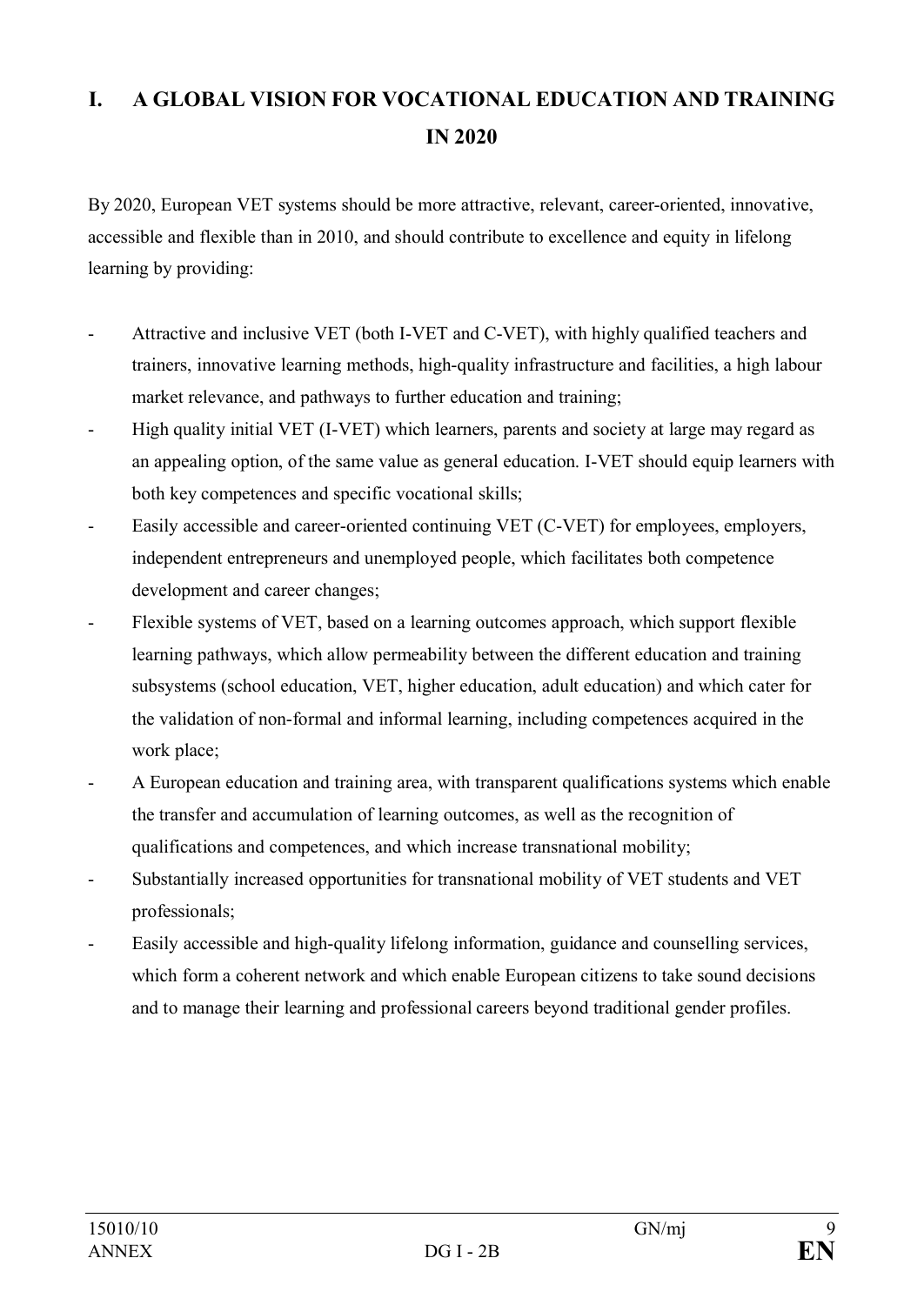# **II. STRATEGIC OBJECTIVES FOR THE PERIOD 2011-2020**

# **1. IMPROVING THE QUALITY AND EFFICIENCY OF VET - ENHANCING ITS ATTRACTIVENESS AND RELEVANCE** <sup>17</sup>

VET should have high relevance for the labour market and people's careers. In order to increase the attractiveness of VET, Member States should pursue the following objectives and actions:

# **1.1. Making I-VET an attractive learning option**

- (a) Raise the quality of I-VET (see also 1.2 below), by improving the quality and competences of teachers**,** trainers and school leaders**,** introducing flexible pathways between all education levels and increasing public awareness of the possibilities which VET offers. This is of particular importance in Member States where VET tends to be undervalued;
- (b) Encourage practical activities and the provision of high-quality information and guidance which enable young pupils in compulsory education, and their parents, to become acquainted with different vocational trades and career possibilities;
- (c) Ensure that key competences are integrated into I-VET curricula and develop appropriate means of assessment;
- (d) Organise teaching and learning activities which foster the development of career management skills in I-VET;
- (e) Give learners in I-VET access to appropriate up-to-date technical equipment, teaching materials and infrastructures. VET providers should consider sharing costs and equipment amongst themselves and in cooperation with businesses. Work-based learning in enterprises which have the relevant infrastructure should also be promoted;
- (f) Monitor the transition of VET graduates to the labour market or to further education and training, using national monitoring systems.

<sup>&</sup>lt;sup>17</sup> Corresponding to strategic objective 2 of the "ET2020" framework.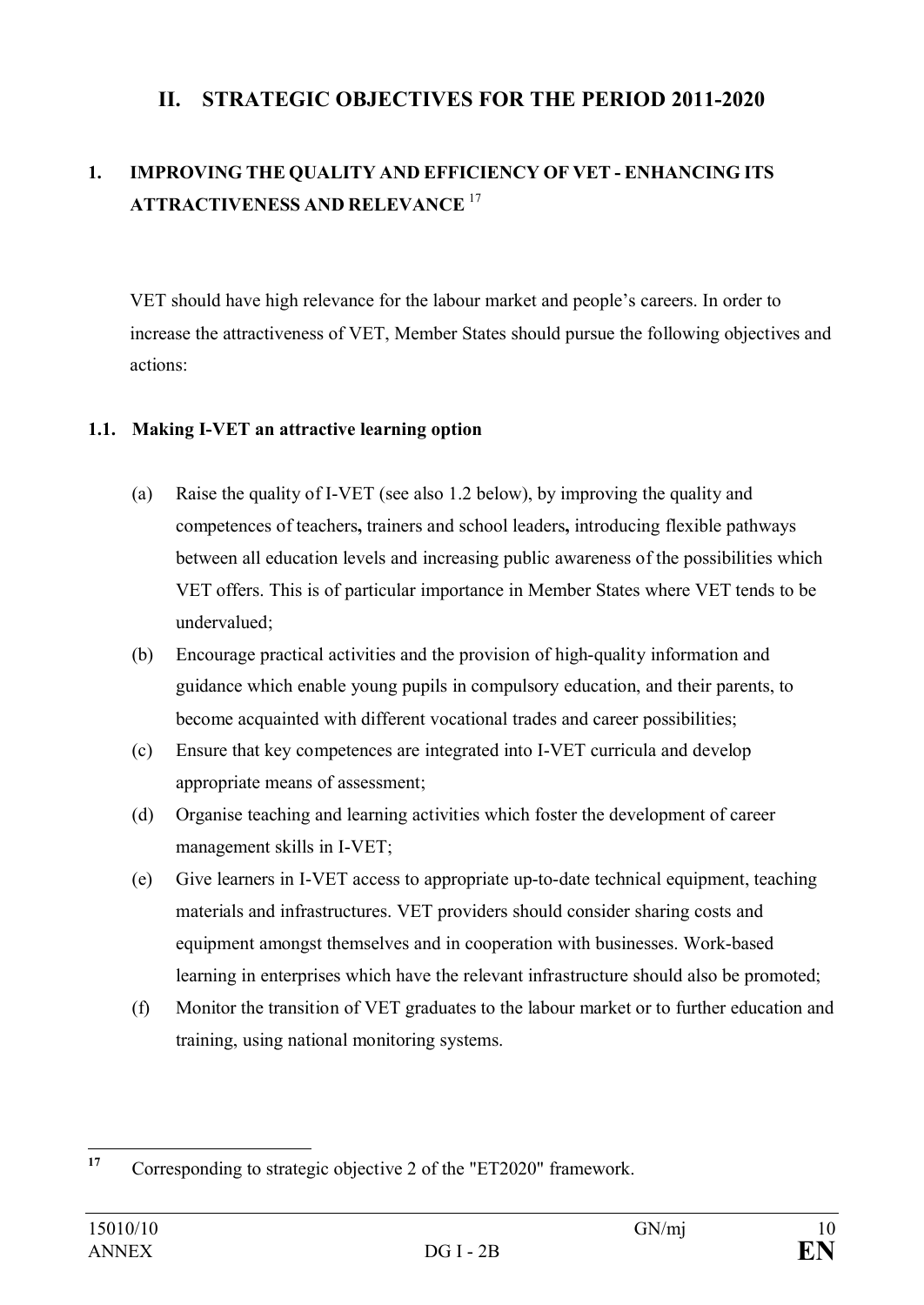### **1.2. Fostering the excellence, quality and relevance of both I-VET and C-VET**

## **1.2.1. Quality assurance**

- (a) High quality of VET provision is a prerequisite for its attractiveness. In order to guarantee improved quality, increased transparency, mutual trust, the mobility of workers and learners, and lifelong learning, Member States should establish quality assurance frameworks in accordance with the EQAVET Recommendation;
- (b) Member States should by the end of 2015 establish at national level a common quality assurance framework for VET providers, which also applies to associated workplace learning and which is compatible with the EQAVET framework**.**

## **1.2.2. Quality of teachers, trainers and other VET professionals**

- (a) Member States should improve initial and continuing training for teachers, trainers, mentors and counsellors by offering flexible training provision and investment. The ageing European teacher and trainer population, changing labour markets and working environments, together with the need to attract those best suited to teaching, make this objective even more critical. Traineeships for teachers and trainers in enterprises should be encouraged;
- (b) Member States should work together in identifying best practices and guiding principles with respect to changing competences and the profiles of VET teachers and trainers. This could be done with the support of the European Commission and Cedefop, in collaboration with its network of VET teachers and trainers.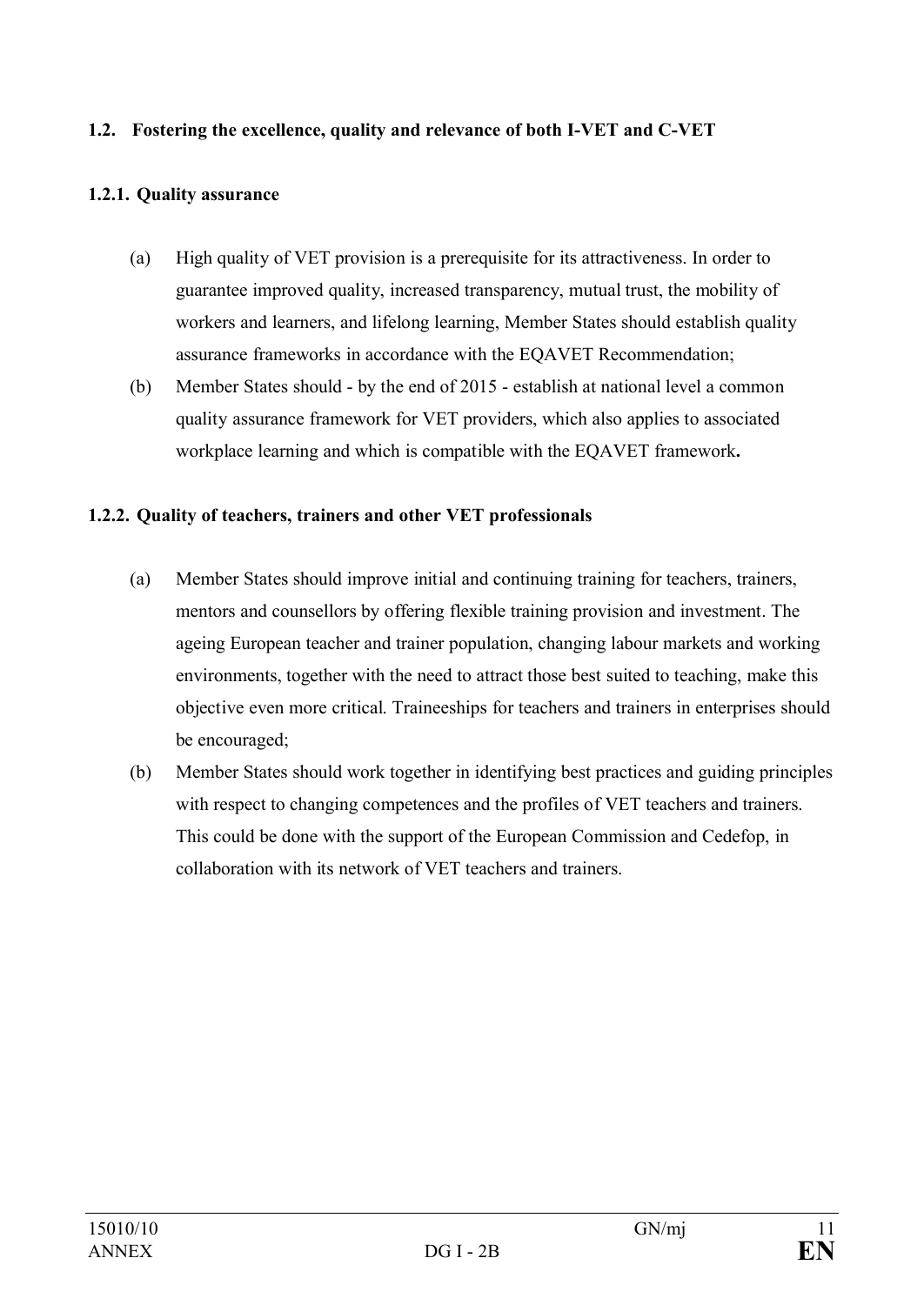### **1.2.3. Labour market relevance**

The labour market relevance of VET (both I-VET and C-VET), and the employability of VET graduates, should be enhanced through various measures:

- (a) Authorities in the Member States at national, regional, or local level should create opportunities for enhanced cooperation between schools and enterprises in order to improve teachers' knowledge of work practices on the one hand and trainers' general pedagogical skills and competences on the other;
- (b) Member States should promote partnerships between social partners, enterprises, education and training providers, employment services, public authorities, research organisations and other relevant stakeholders**,** in order to ensure a better transfer of information on labour market needs and to provide a better match between those needs and the development of knowledge, skills and competences. Employers and social partners should endeavour to clearly define which competences and qualifications they need in both the short and the long term, and within as well as across sectors. The development of a common language**<sup>18</sup>** aimed at bridging the world of education and training on the one hand, and the world of work on the other hand, should be continued and should be consistent with other EU instruments, such as the EQF;
- (c) VET curricula should be outcome-oriented and more responsive to labour market needs. Cooperation models with companies or professional branch organisations should address this issue and provide VET institutions with feedback on both the employability and employment rates of VET graduates;
- (d) To improve the quality and relevance of VET, Member States, and particularly VETproviders, should make use of feedback from guidance services on the transition of VET graduates to work or to further learning;
- (e) Work-based learning carried out in partnership with businesses and non-profit organisations should become a feature of all initial VET courses;
- (f) Member States should support the development of apprenticeship**-**type training and raise awareness of this.

<sup>18</sup> Taxonomy of European Skills, Competencies and Occupations (ESCO).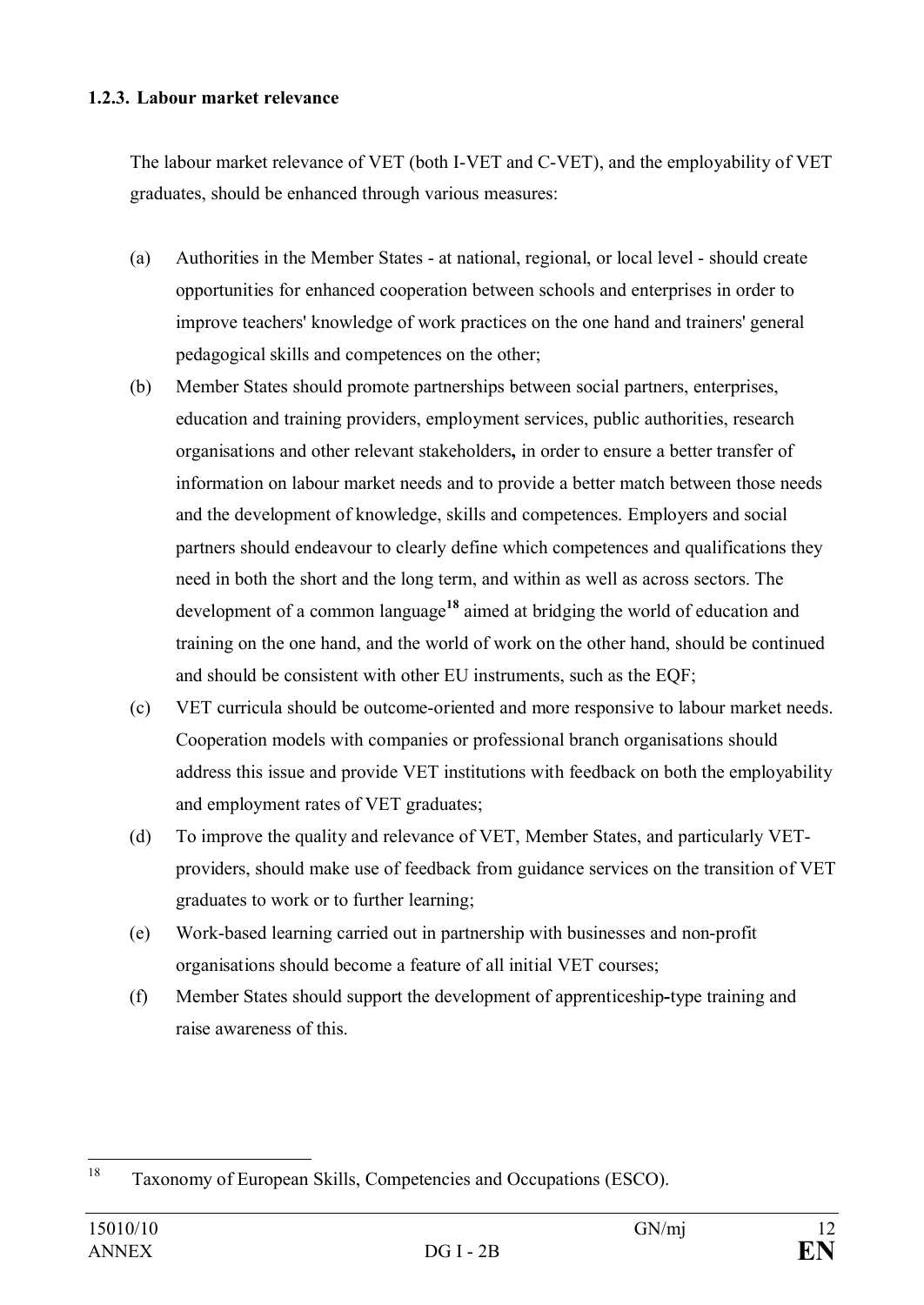# **2. MAKING LIFELONG LEARNING AND MOBILITY A REALITY**<sup>19</sup>

## **2.1. Enabling flexible access to training and qualifications**

### **2.1.1. With regard to Continuing VET (C-VET)**

To enhance the contribution of VET towards reaching the benchmark of 15% of adults participating in education and training by 2020, Member States should:

- (a) Actively encourage individuals to participate, and VET-providers to increase their involvement in C-VET, with a particular focus on people facing transitions within the labour market (such as workers at risk and the unemployed) and on disadvantaged groups;
- (b) Establish an appropriate framework aimed at encouraging companies to continue to invest in human resources development and in C-VET;
- (c) Encourage flexible training arrangements (e-learning, evening courses, training during working hours, etc.) in order to promote access to training in different life situations and to adapt to different needs. Continuing training should embrace all types of learning, also including in-company training and work-based learning, and should be equally accessible to both women and men;
- (d) Encourage training institutions and employers to collaborate, particularly in the training of the high numbers of low-skilled workers who have at most lower-secondary education and who will benefit from approaches where basic skills are embedded in VET;

**<sup>19</sup>** Corresponding to strategic objective 1 of the "ET2020" framework.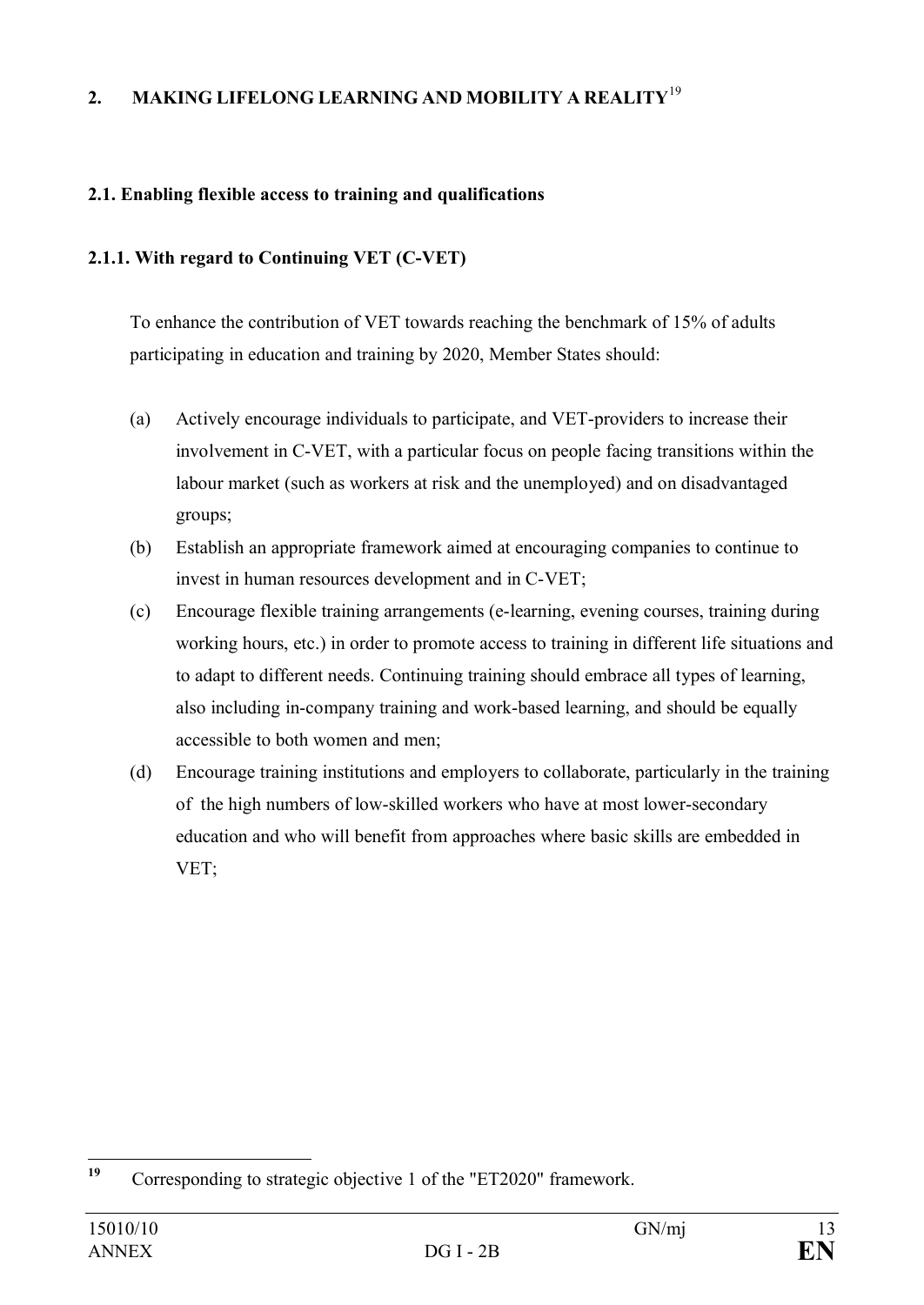- (e) Start to develop, no later than 2015, national procedures for the recognition and validation of non-formal and informal learning, supported as appropriate by national qualifications frameworks. These procedures should focus on knowledge, skills and competences, irrespective of the context in which they have been acquired, for example broad adult learning, VET, work-experience and voluntary activities. Greater account should also be taken of knowledge, skills and competences that do not necessarily lead to full formal qualifications. Close cooperation with other policy areas, such as youth, sport, culture, social affairs, employment, is important in this respect;
- (f) Take specific measures to enhance the participation rate in C-VET of people facing transitions within the labour market and of groups with low participation in training, such as women, the low-skilled and older workers. In particular, Member States should seek through investment to bring the number of low-skilled people aged 25-64 years who participate in lifelong learning more into line with average participation rates for that age group.

### **2.1.2. With regard to both I-VET and C-VET**

- (a) Facilitate transitions from education and training to work, and between jobs, by providing integrated guidance services (employment services and counselling services), as well as career management skills, for both young people and adults. It is crucial that the service providers involved are able easily and objectively to exchange information and to develop the quality of guidance services;
- (b) Develop or maintain post-secondary/higher VET at EQF level 5 or higher, as appropriate, and contribute to achieving the EU headline target of 40 % with tertiary or equivalent education;
- (c) Promote flexible pathways between VET, general education and higher education, and enhance permeability by strengthening the links between them. To achieve this aim, as well as greater participation in lifelong learning, Member States should accelerate the establishment and implementation of comprehensive national qualifications frameworks based on learning outcomes;
- (d) The Commission and the Member States should work towards increasing coherence between the two European credit systems - ECVET and ECTS.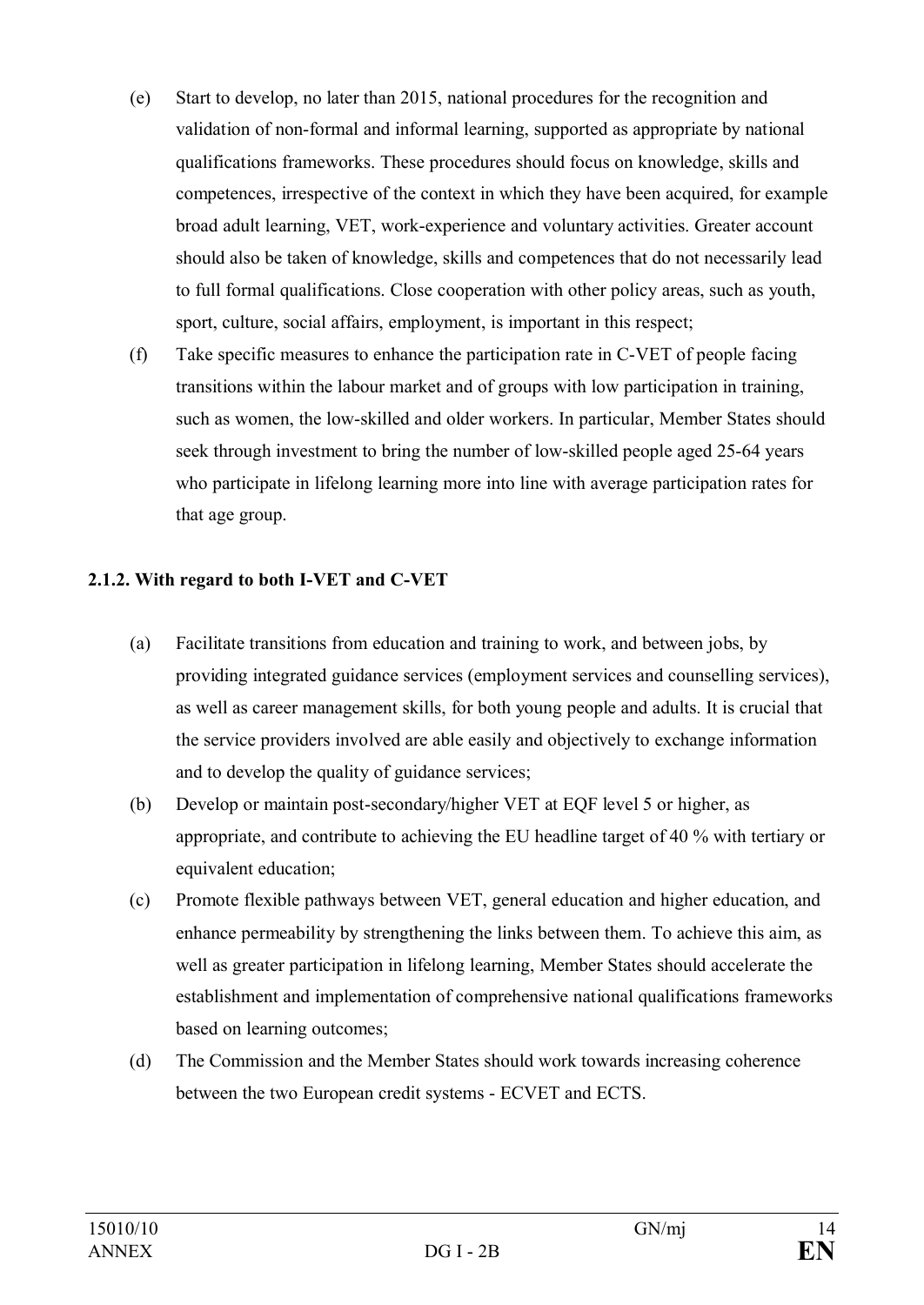# **2.2. Developing a strategic approach to the internationalisation of I-VET and C-VET and promoting international mobility**

- (a) Economic globalisation encourages employers, employees and independent entrepreneurs to extend their scope beyond the borders of their own countries. VET providers should support them in this process by giving an international dimension to the learning content and establishing international networks with partner institutions;
- (b) Member States should encourage local and regional authorities and VET providers through incentives, funding schemes (including use of the European Structural Funds) and the dissemination of best practices – to develop strategies for cross border cooperation in VET, with the aim of fostering greater mobility of learners, teachers and trainers and other VET professionals. Member States should promote VET that allows, encourages and **-** preferably **-** integrates mobility periods, including work placements, abroad;
- (c) Member States should systematically use and promote European transparency tools such as EQF, ECVET and Europass to promote transnational mobility;
- (d) Member States should promote opportunities for language learning for both learners and teachers in VET, and the provision of language training adapted to the specific needs of VET, with a special emphasis on the importance of foreign languages for cross-border cooperation in VET and international mobility.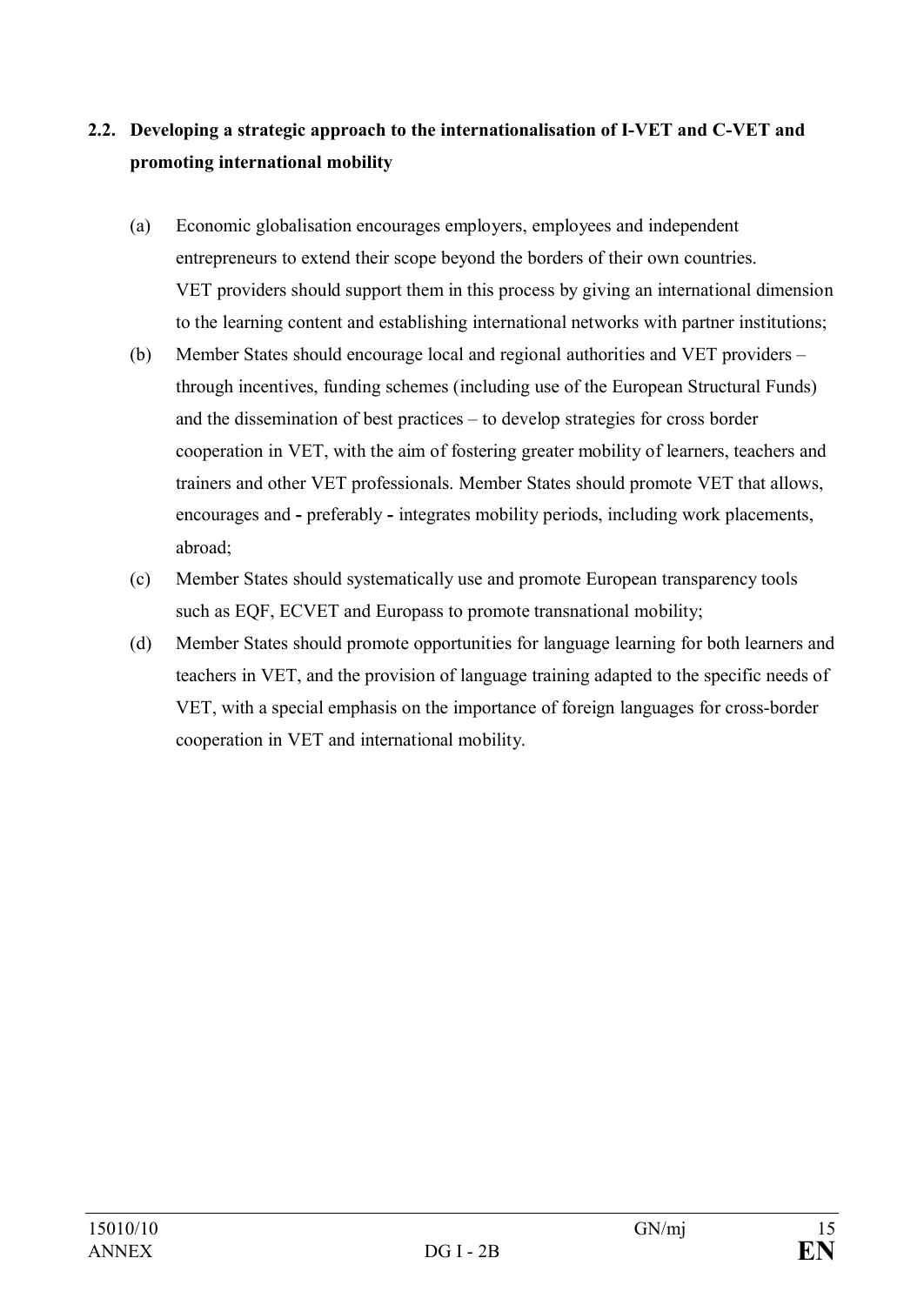### **3. ENHANCING CREATIVITY, INNOVATION AND ENTREPRENEURSHIP**<sup>20</sup>

# **Fostering innovation, creativity and entrepreneurship, as well as the use of ICT (in both I-VET and C-VET)**

Creativity and innovation in VET, as well as the use of innovative learning methods, can encourage learners to stay in VET until they are qualified. In doing so, VET can contribute to implementing the Council conclusions of 22 May 2008 on promoting creativity and innovation **21** .

- (a) Member States should actively encourage VET providers to collaborate with innovative enterprises, design centres, the cultural sector and higher education institutions in forming "knowledge partnerships". This should help them gain valuable insight into new developments and competence needs and to develop professional excellence and innovation. Such partnerships could also be helpful in introducing experience-based learning methods, encouraging experimentation and adapting curricula;
- (b) ICT should be used to maximise access to training and to promote active learning, as well as to develop new methods in both work- and school-based VET;
- (c) Member States should support initiatives aimed at promoting entrepreneurship in both I-VET and C-VET in close cooperation with employers, VET providers and national business support services. To achieve this, they should encourage the provision of appropriate funding - e.g. for teaching materials, support tools and the establishment of mini-companies by learners - and should seek to enhance cooperation at regional level;
- (d) Member States should support newly established and future entrepreneurs by encouraging start-ups for VET graduates and by promoting learning mobility for young entrepreneurs.

<sup>&</sup>lt;sup>20</sup> Corresponding to strategic objective 4 of the "ET2020" framework.<br><sup>21</sup> CJC <sup>141</sup> e<sup>5.7</sup> 6.2008 ap <sup>17</sup>, 20

**<sup>21</sup>** OJ C 141 of 7.6.2008, pp. 17-20.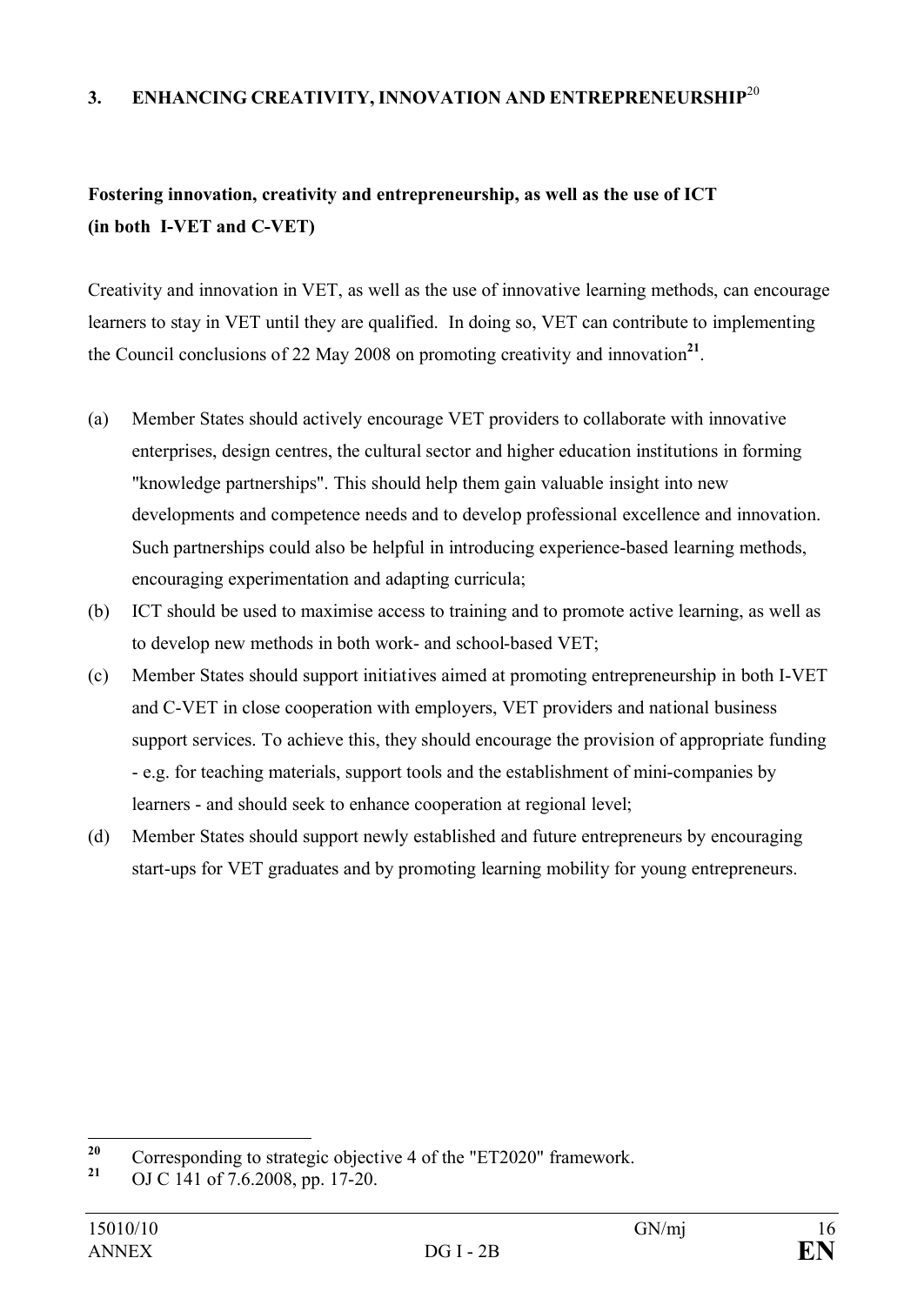## **4. PROMOTING EQUITY, SOCIAL COHESION AND ACTIVE CITIZENSHIP**<sup>22</sup>

## **Inclusive I-VET and C-VET**

Member States should offer VET which increases people's employability (in both the short and long term), which allows them to develop quality careers, satisfactory work experience, selfconfidence, professional pride and integrity and which opens up opportunities for growth in their professional and personal lives. To achieve this objective, Member States should:

- (a) Guarantee that initial VET provides learners with both specific vocational competences and broader key competences, including transversal competences**,** that enable them to follow further education and training (within VET or in higher education) and to support career choices, participation in and transitions within the labour market. The knowledge, skills and competences which people acquire in VET should enable them to manage their careers and to play an active role in society;
- (b) Make sure that adult learning systems foster the acquisition and further development of key competences. This can be carried out in cooperation with VET providers, local communities, civil society organisations, etc;
- (c) Maximise the contribution of VET to reducing the percentage of early school leavers to below 10% through a combination of both preventive and remedial measures. This can be achieved, for example, through labour market relevant VET, increased work-based learning and apprenticeships, flexible learning pathways, effective guidance and counselling, and by learning content and methods that acknowledge young people's lifestyles and interests, while maintaining high-level quality standards for VET;

**<sup>22</sup>** Corresponding to strategic objective 3 of the "ET2020" framework.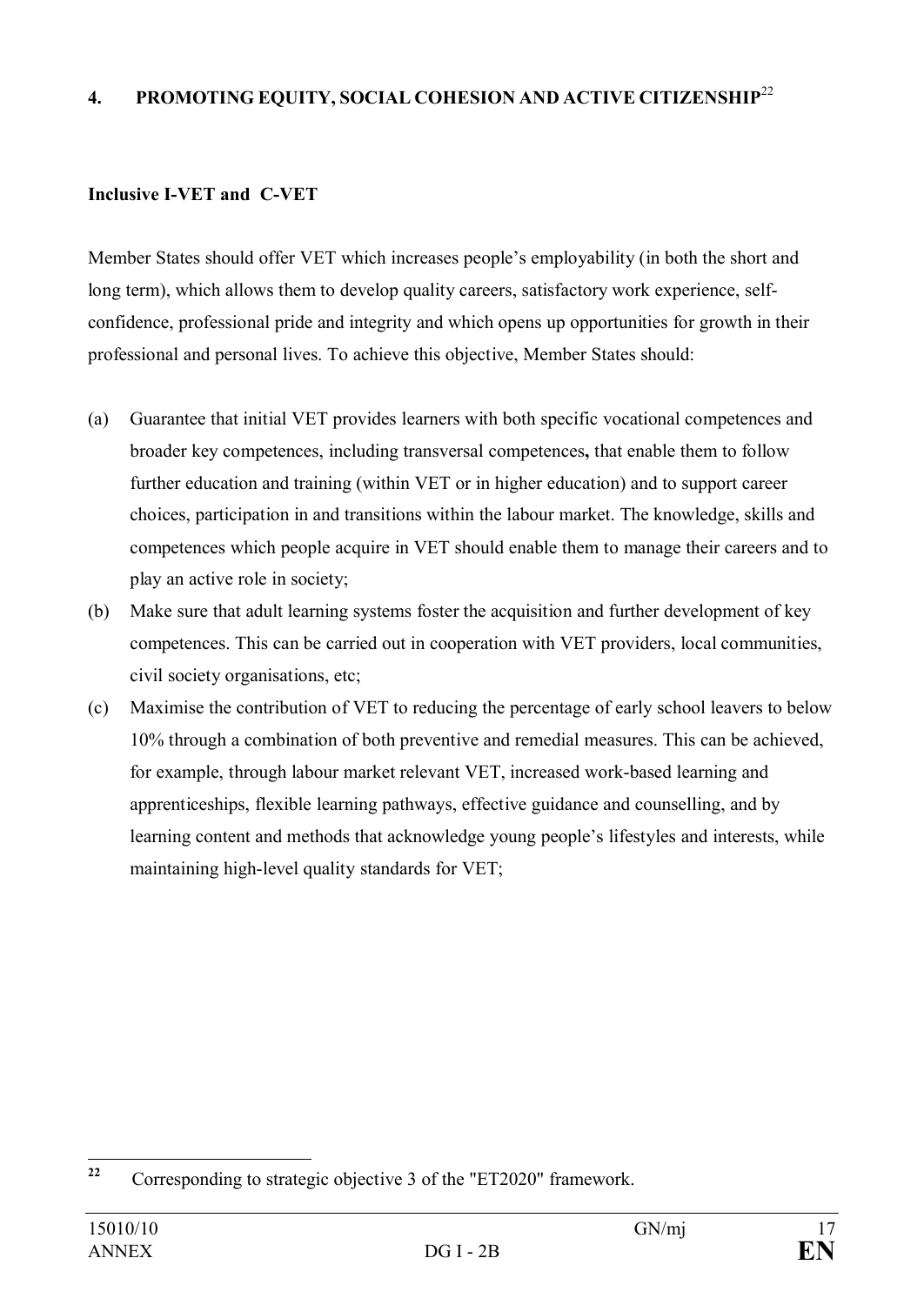- (d) Take appropriate measures to ensure access on an equal basis, especially for individuals and groups at risk of being excluded, in particular the low-skilled and unskilled, people with special needs or from disadvantaged backgrounds, and older workers. The participation of such groups in VET should be facilitated and encouraged through financial or other means and through the validation of non-formal and informal learning, as well as the provision of flexible pathways;
- (e) Promote active citizenship in VET, for example by encouraging partnerships between VET providers and civil society organisations or, in accordance with national legislation and practice, by promoting learner representation in VET institutions. Promotion of this kind can contribute to the validation of skills and competences acquired through voluntary activities.

## **5. TRANSVERSAL OBJECTIVES TO SUPPORT THE 4 STRATEGIC OBJECTIVES**

- (a) **Greater involvement of VET stakeholders and greater visibility for the achievements of European cooperation in VET** - Greater involvement of VET stakeholders implies greater visibility for the achievements of European cooperation in VET. The European Commission and the Member States should therefore consider investing in clear and targeted communication to different groups of stakeholders at national and European level. In order to facilitate the use of the available EU instruments, learners and all parties involved should receive extensive and tailored information;
- (b) **Coordinated governance of European and national instruments in the areas of transparency, recognition, quality assurance and mobility** - In line with the four strategic objectives, coherent and complementary use of the various European and national instruments in the areas of transparency, recognition, quality assurance and mobility should be a high priority for the Member States in the coming years. Coordinated governance of these instruments under the Copenhagen process and stronger synergy with the instruments and principles of the Bologna process are required;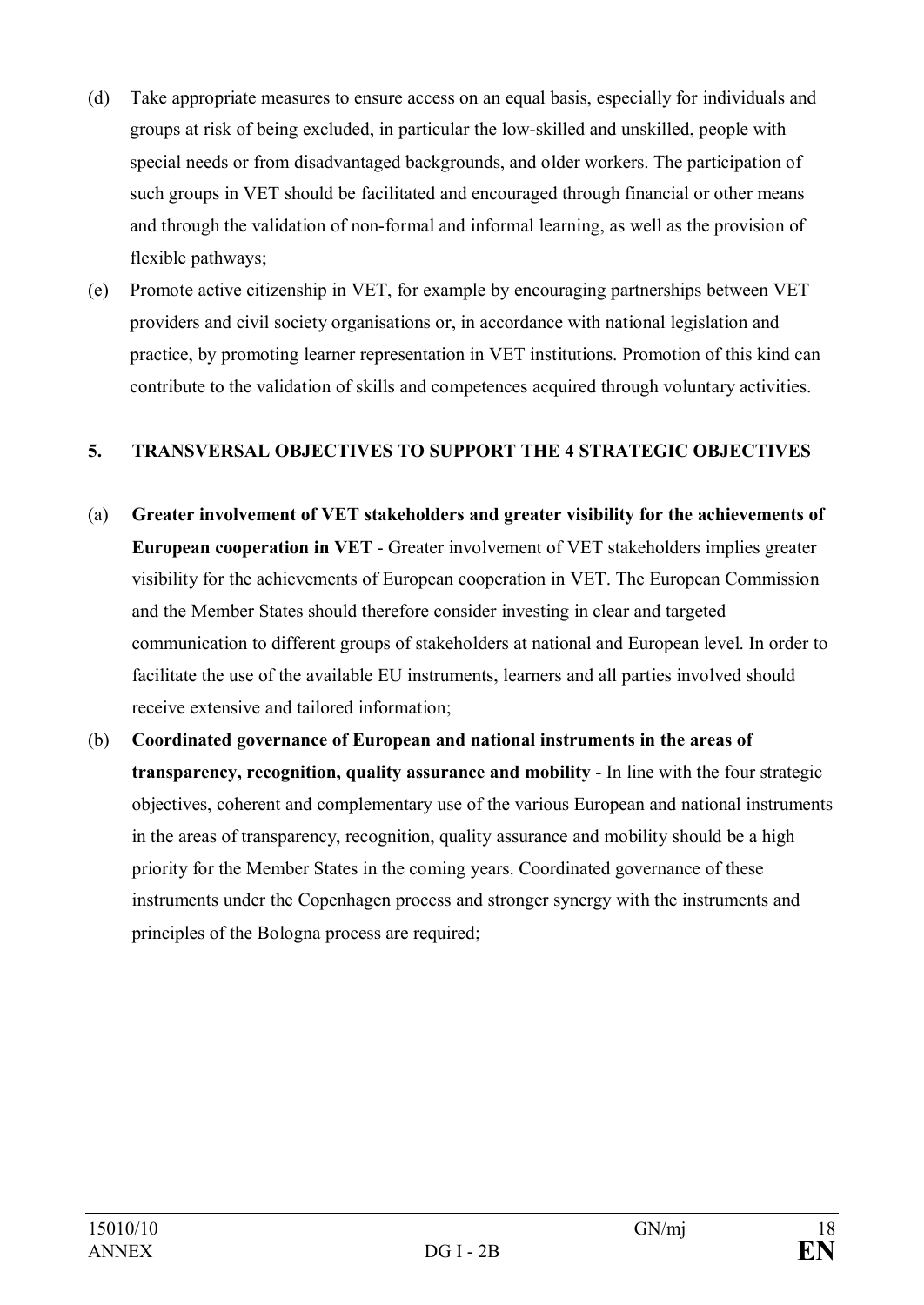- (c) **Intensifying cooperation between VET policy and other relevant policy areas** Member States and the European Commission should intensify cooperation between VET policy and other relevant policy areas, such as employment, economic affairs, research and innovation, social affairs, youth, sport and culture) in order to adhere to the Integrated Guidelines of *Europe 2020* and to enhance the recognition of competences and qualifications;
- (d) **Improving the quality and comparability of data for EU policymaking in VET** EU level policy-making in VET should be based on existing comparable data. To this end, and using the Lifelong Learning programme, Member States should collect relevant and reliable data on VET – including VET mobility –and make these available for Eurostat. Member States and the Commission should jointly agree on which data should be made available first;
- (e) **Making good use of EU support**  The European Structural Funds and the Lifelong Learning Programme should be used to support the agreed priorities for VET, including international mobility and reforms implemented by the Member States.

# **III. PRINCIPLES UNDERLYING THE GOVERNANCE AND OWNERSHIP OF THE COPENHAGEN PROCESS**

- Member States should make a strong commitment to implementing the priorities of the Copenhagen process within the *Europe 2020* national reform programmes;
- Reporting under the Copenhagen process should be incorporated into that of the "ET 2020" strategic framework. This would provide the most efficient way of contributing to reporting on the *Europe 2020* Strategy, and would increase the visibility of VET in lifelong learning;
- Cooperation in the area of VET should be intensified. The open method of coordination should continue to serve as the main mechanism for such cooperation. Peer learning and innovative projects should provide means of supporting national policy developments;
- The Directors-General for Vocational Training (DGVT), the European Social Partners and the Advisory Committee for Vocational Training (ACVT) should continue to play an active role in the governance of the Copenhagen process;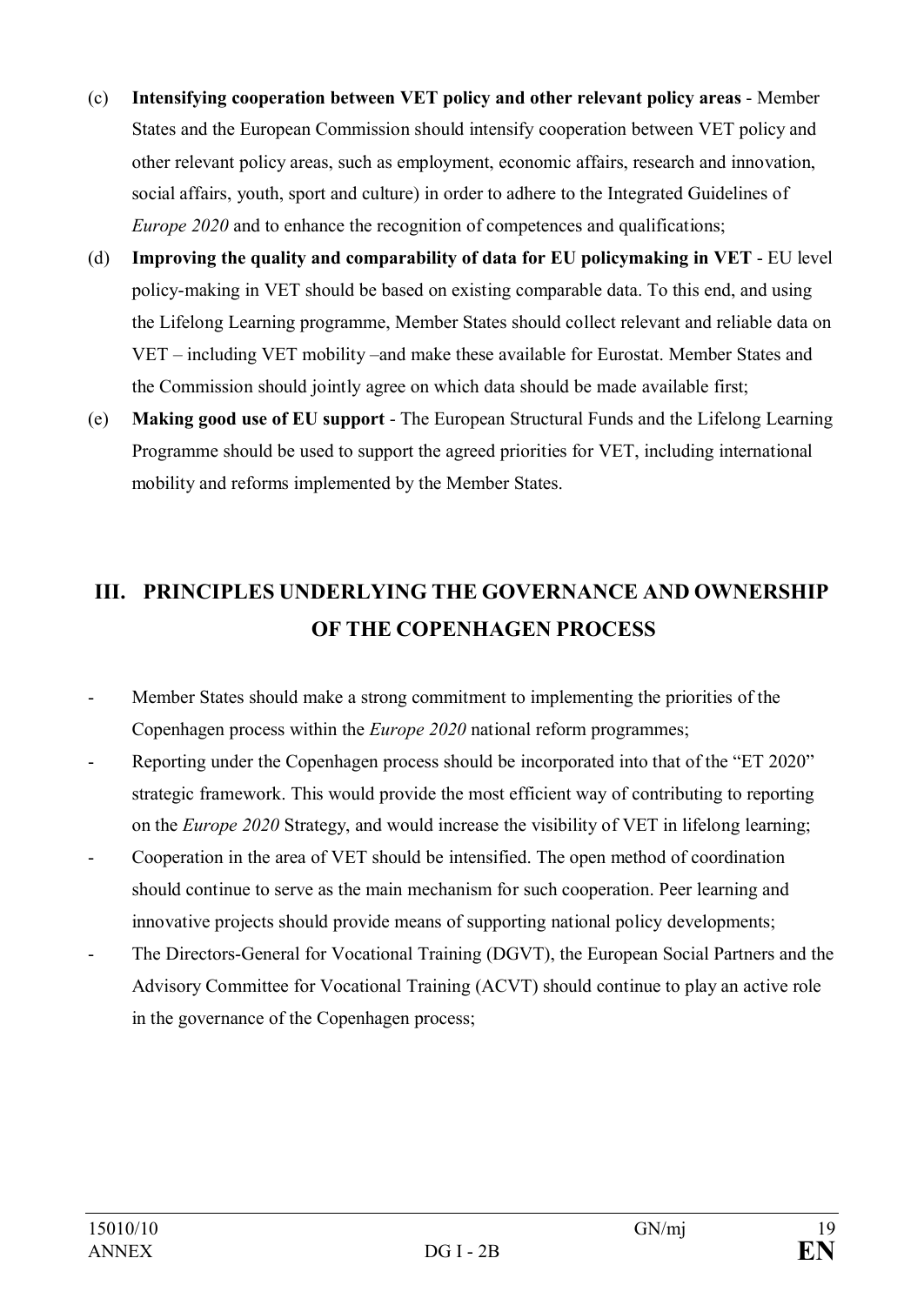- Cedefop and the ETF should continue to support policy development and implementation, to report on progress towards the strategic objectives and the short-term deliverables, and to provide evidence for policy-making in VET;
- *-* VET provider organisations should be encouraged to cooperate at European level with a view to promoting the above objectives;
- Policy dialogues and exchanges of experience with our global partners can contribute to meeting present and future challenges. Exchanges and cooperation with potential candidate countries, with neighbourhood countries assisted by the ETF and with international organisations, particularly the OECD, the Council of Europe, the International Labour Organisation and UNESCO, should be strengthened. The right of participation in these activities should be ensured for all Member States;
- To facilitate the periodical progress reporting by national governments and the social partners, a list of short-term deliverables should be drawn up.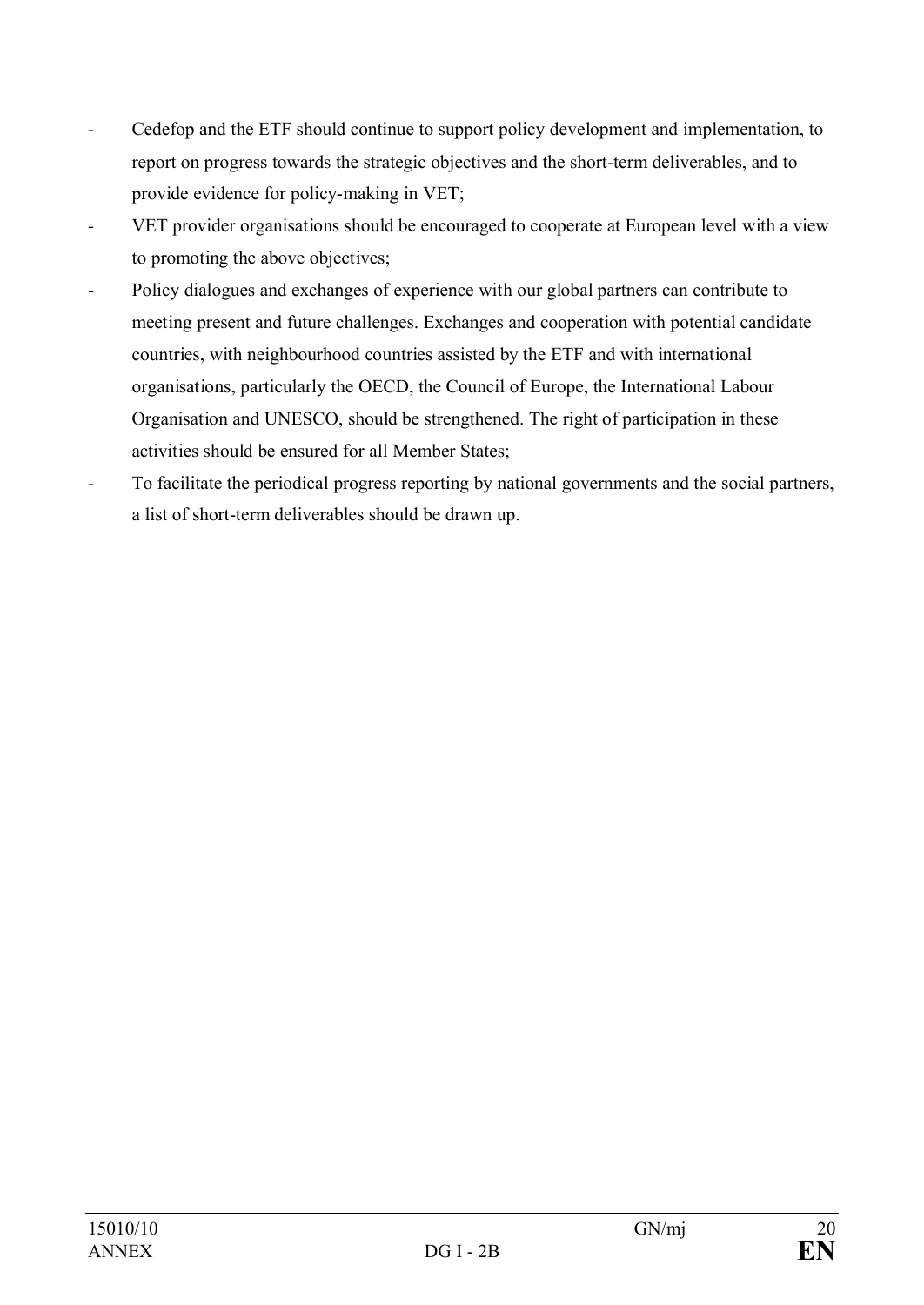# **IV. SHORT-TERM DELIVERABLES 2011 – 2014**

Using the abovementioned objectives as a basis, and while fully respecting the responsibility of Member States for the organisation and content of their education and training systems, a number of short-term deliverables have been determined for the next four years (2011-2014). **<sup>23</sup>** These are set out below:

### **1. IMPROVING THE QUALITY AND EFFICIENCY OF VET – ENHANCING ITS ATTRACTIVENESS AND RELEVANCE**

# 1.1. ENHANCING ATTRACTIVENESS AND EXCELLENCE

*Actions at national level:*

- a) Organise activities aimed at promoting VET attractiveness and excellence, which may include campaigns and skills competitions;
- b) Support activities, which enable young pupils in compulsory education to become acquainted with vocational trades and career possibilities.

- Policy document on the role of vocational excellence for smart and sustainable growth;
- Consider European support for VET promotion campaigns, including Eurobarometer on VET attractiveness;
- Encourage skills competitions at European and/or global levels.

**<sup>23</sup>** Following discussions among the Directors-General for Vocational Training (DGVT) and within the Advisory Committee for Vocational Training (ACVT).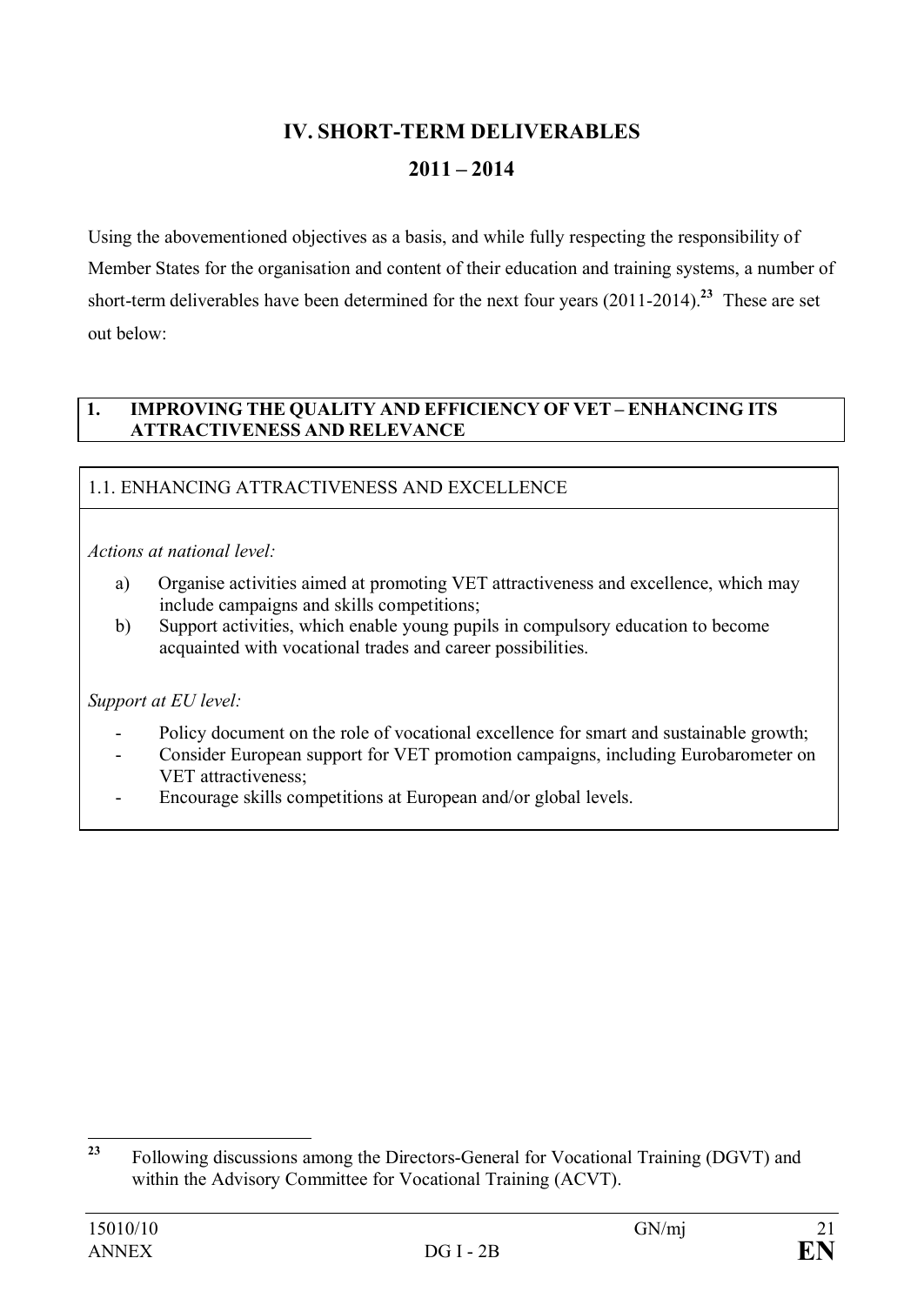# 1.2. IMPROVING QUALITY AND RELEVANCE

### *Actions at national level:*

- a) Take adequate measures to implement the EQAVET Recommendation and make progress towards national quality assurance frameworks for VET;
- b) As appropriate, ensure that key competences and career management skills are adequately integrated in I-VET curricula and that they can be acquired through training opportunities in C-VET;
- c) Governments, social partners and VET providers should make the necessary arrangements to:
	- o maximise work-based learning, including apprenticeships, in order to contribute to increasing the number of apprentices in Europe by 2012;
	- o create opportunities for enhanced cooperation between VET institutions and enterprises (profit and non-profit), for example through traineeships for teachers in enterprises;
	- o provide VET institutions with feedback on the employability of VET graduates;
- d) Pursue work on setting**-**up monitoring systems on transitions from learning to work.

- Guidance and technical support for EQAVET implementation;
- Review the implementation of EQAVET at national level in 2013;
- Thematic networking of Quality Assurance projects within the Leonardo da Vinci Programme;
- Vademecum/study on successful work-based learning models (with input from Cedefop);
- Strengthen the anticipation of skills and competences development, notably through skills forecasts (Cedefop) and by setting up European Skills Councils;
- Develop a common language aimed at bridging the world of education  $&$  training and the world of work (ESCO), consistent with other EU instruments, such as the EQF;
- Consider the adoption of an EU benchmark for employability on the basis of a Commission proposal;
- Work on best practices and guiding principles with respect to the changing profiles of VET teachers and trainers (together with Cedefop).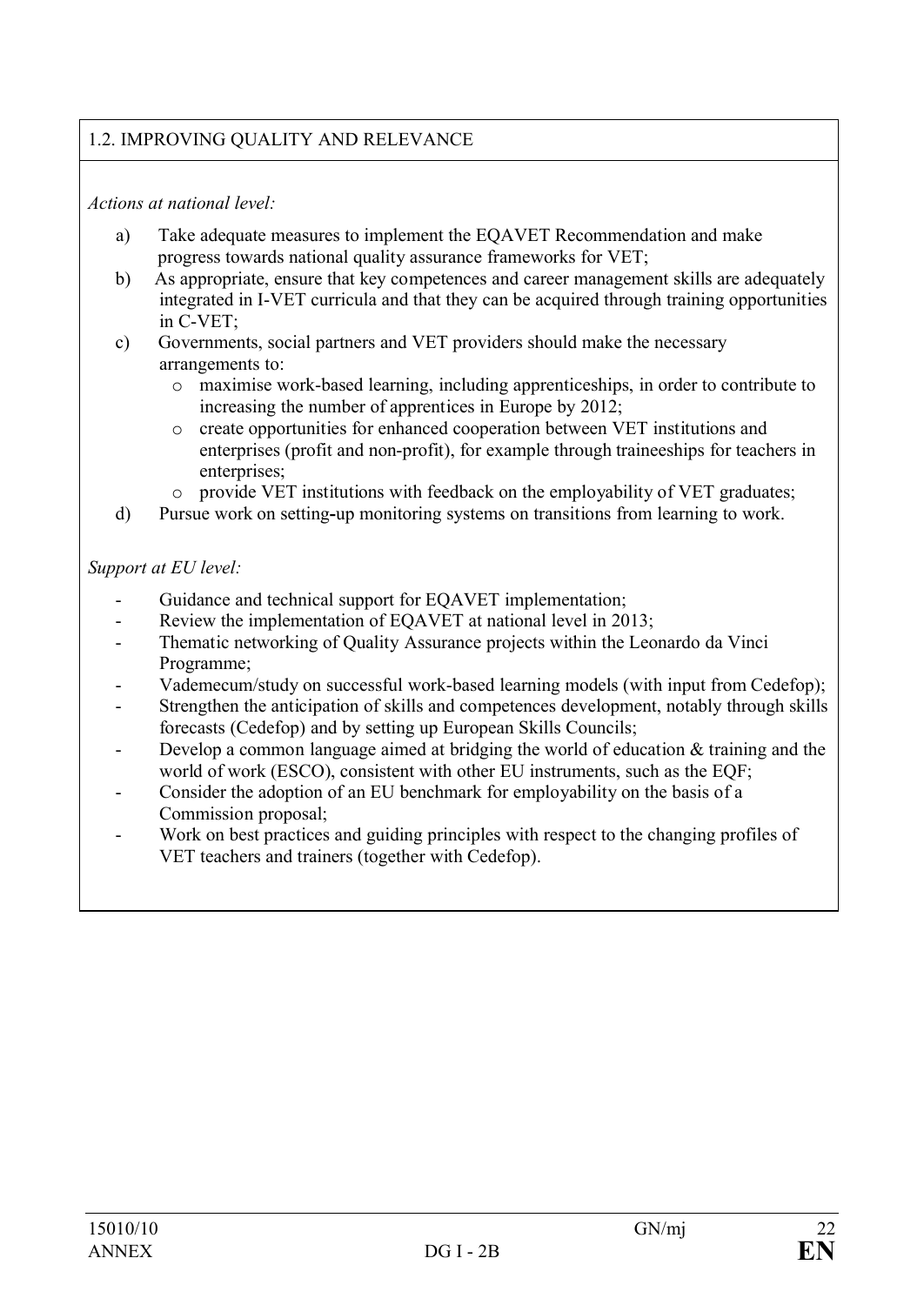# **2. MAKING LIFELONG LEARNING AND MOBILITY A REALITY**

## 2.1 SUPPORTING LIFELONG LEARNING

### *Actions at national level:*

- a) In order to maximise the contribution of VET to the "ET2020" 15% benchmark on the participation of adults in lifelong learning, review the use of incentives, rights and obligations for all stakeholders involved, and take appropriate action to encourage participation in C-VET;
- b) Implement the EQF Recommendation:
	- o development of comprehensive NQFs based on the learning outcomes approach. Use the NQF as a catalyst for creating more permeability between VET and higher education, for developing or maintaining VET at post-secondary/higher EQF levels, and for realising flexible learning pathways;
	- o referencing NQF levels to EQF levels by 2012;
- c) Develop and promote the use of procedures for the validation of non-formal and informal learning supported by EQF/NQFs and guidance;
- d) Provide integrated (education, training, employment) guidance services closely related with labour market needs;
- e) ECVET implementation: see section 2.2 below.

- Policy handbook on access to and participation in C-VET;
- Guidance and technical support for EQF implementation, notably with view to applying a learning outcomes approach;
- Mapping of developments of NQF by CEDEFOP and ETF;
- Council Recommendation on the validation of non-formal and informal learning (2011);
- Progress report on the development of lifelong guidance policies, systems and practices 2011 (CEDEFOP, ETF and ELGPN).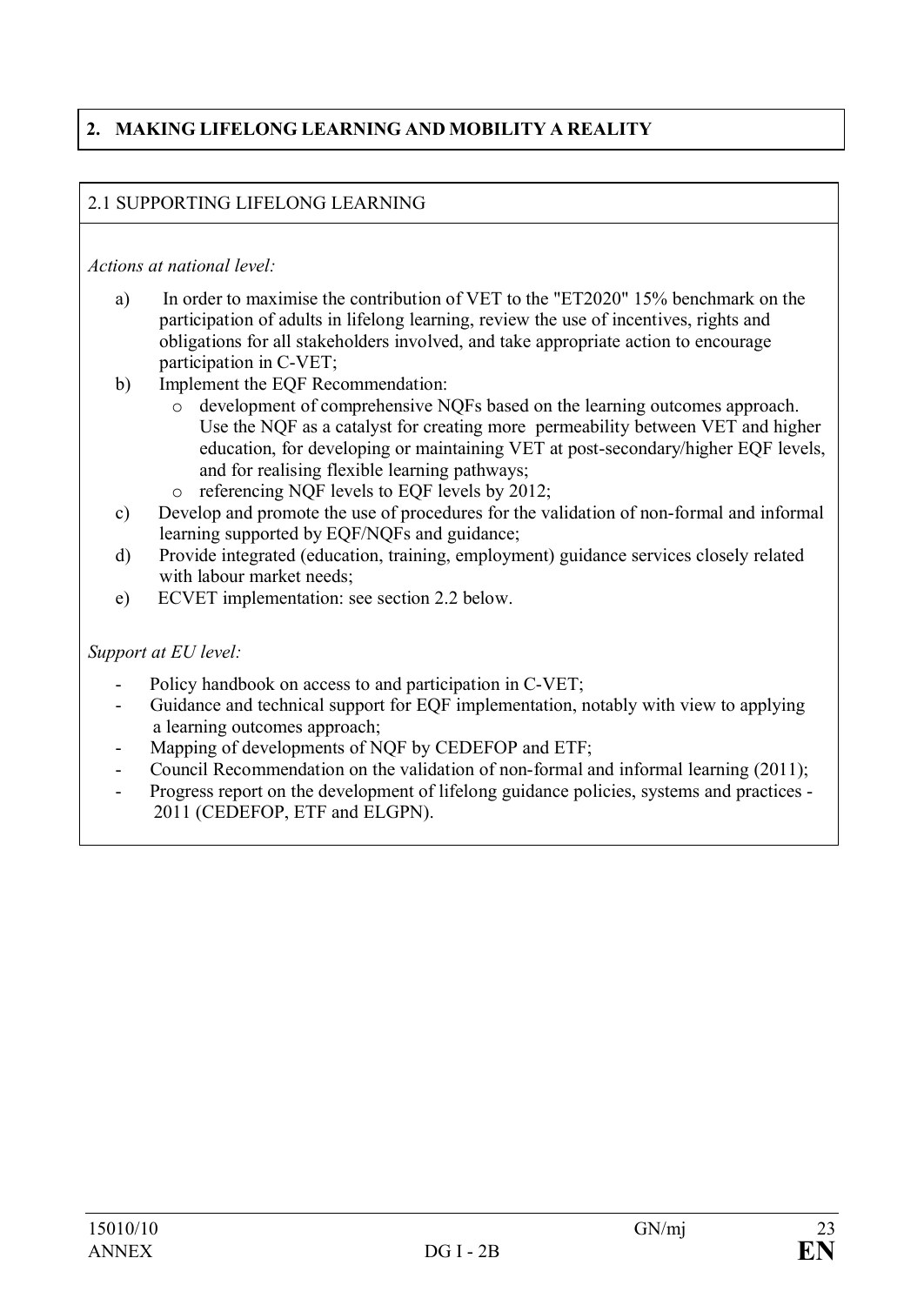## 2.2. ENHANCING MOBILITY

*Actions at national level:*

- a) Progress towards ECVET implementation in line with the Recommendation, and participate in testing ECVET for mobility;
- b) Take appropriate measures to boost mobility in VET, including:
	- o Encourage a greater number of I-VET students and VET professionals to participate in transnational mobility;
	- o Encourage local and regional authorities, as well as VET providers, to develop an internationalisation culture and internationalisation strategies, including crossborder mobility;
	- o Address legal and administrative obstacles related to the transnational mobility of apprentices and trainees;
	- o Encourage professional chambers, business organisations and other relevant organisations to support the host and sending enterprises in providing appropriate conditions for apprentices and trainees in transnational mobility;
	- o Ensure the provision of language learning and intercultural competences in VET curricula;
	- o Make optimal use of other EU tools (e.g. EQF, EQAVET, Europass) for enhancing the mutual recognition of qualifications and competences.

- Guidance and technical support for ECVET implementation;
- Periodic review of ECVET implementation (together with Cedefop);
- Thematic networking of ECVET projects within the Leonardo da Vinci programme;
- Recommendation on learning mobility (2011);
- Consider the adoption of an EU benchmark for VET mobility on the basis of a Commission proposal (2011);
- Proposal for a quality framework for traineeships;
- Promote mobility for apprentices, including by means of a support portal, within the framework of the Lifelong Learning Programme/ Leonardo da Vinci Programme;
- Develop a European skills passport as part of Europass by 2012.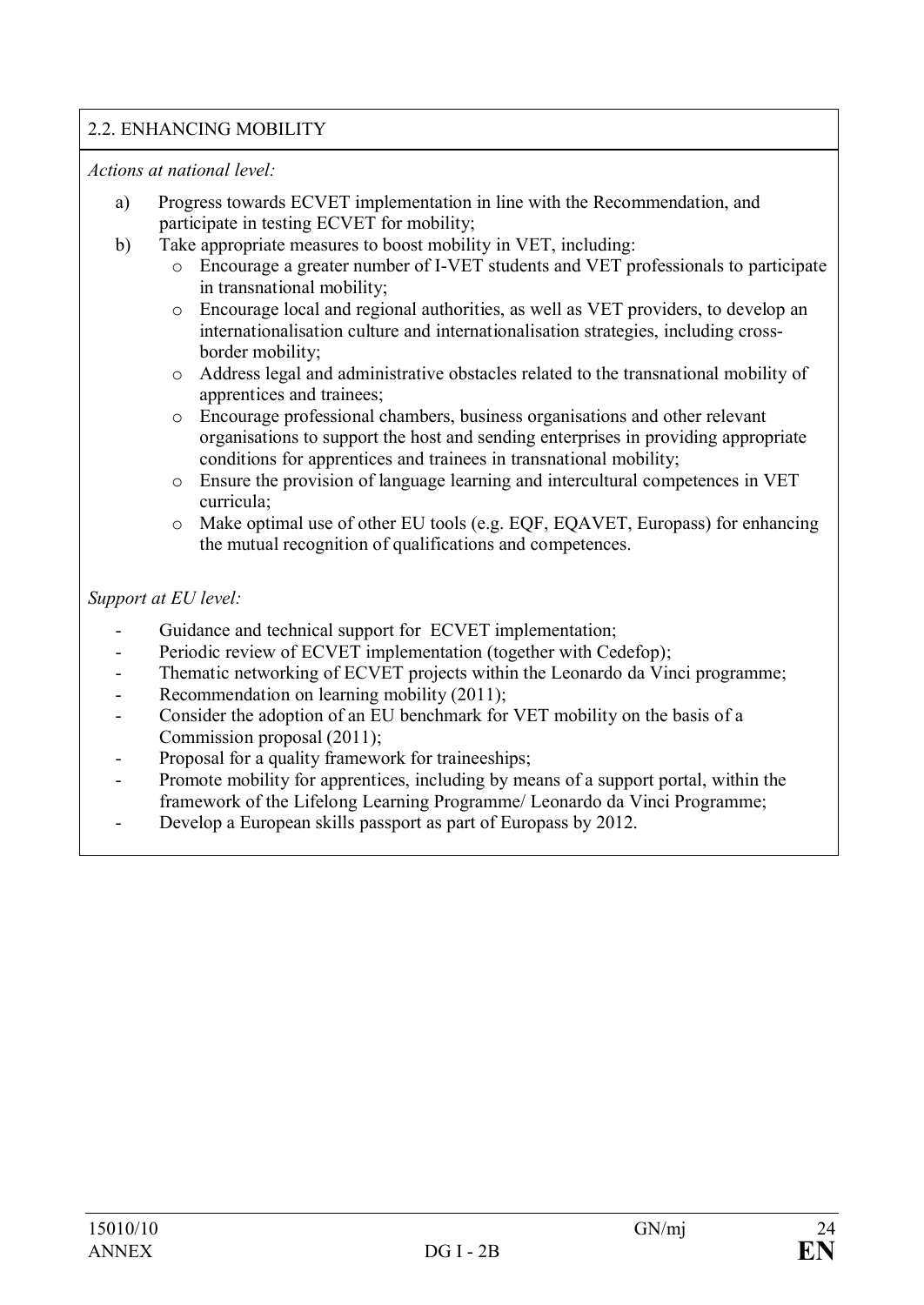# **3. ENHANCING CREATIVITY, INNOVATION AND ENTREPRENEURSHIP**

### *Actions at national level:*

- a) Encourage partnerships for creativity and innovation (VET providers, higher education institutions, and design, art, research and innovation centres);
- b) Encourage effective and innovative, quality-assured use of technology by all VET providers (including public-private networking and partnerships) supported by the necessary equipment, infrastructure and networks, with continuing improvements that reflect developments in technology and pedagogical understanding;
- c) Take measures to promote entrepreneurship, e.g. by promoting the acquisition of relevant key competences, enabling practical experiences in enterprises, and involving experts from businesses.

*Support at EU level:*

- Set up an EU-level VET / Business Forum with a focus on the following themes:
	- o role of VET in the knowledge triangle;
	- o transitions from VET to business: how to support VET graduates in starting up enterprises.

# **4. PROMOTING EQUITY, SOCIAL COHESION AND ACTIVE CITIZENSHIP**

*Actions at national level:*

- a) Take preventive and remedial measures to maximise the contribution of VET in combating early school leaving;
- b) Consider specific measures aimed at raising the participation of low-skilled and other "at risk" groups in education and training, including by developing flexible pathways in C-VET and using appropriate guidance and support services;
- c) Use ICT to maximise access to training and to promote active learning, as well as to develop new methods in both work- and school-based VET, in order to facilitate the participation of "at risk" groups;
- d) Use existing monitoring systems to support the participation of "at risk" groups in VET: see section 1.2. (d) above.

- Vademecum of best practices on inclusion of "at risk" groups through a combination of work-based learning and key competences;
- Council Recommendation on reducing early school leaving (2011).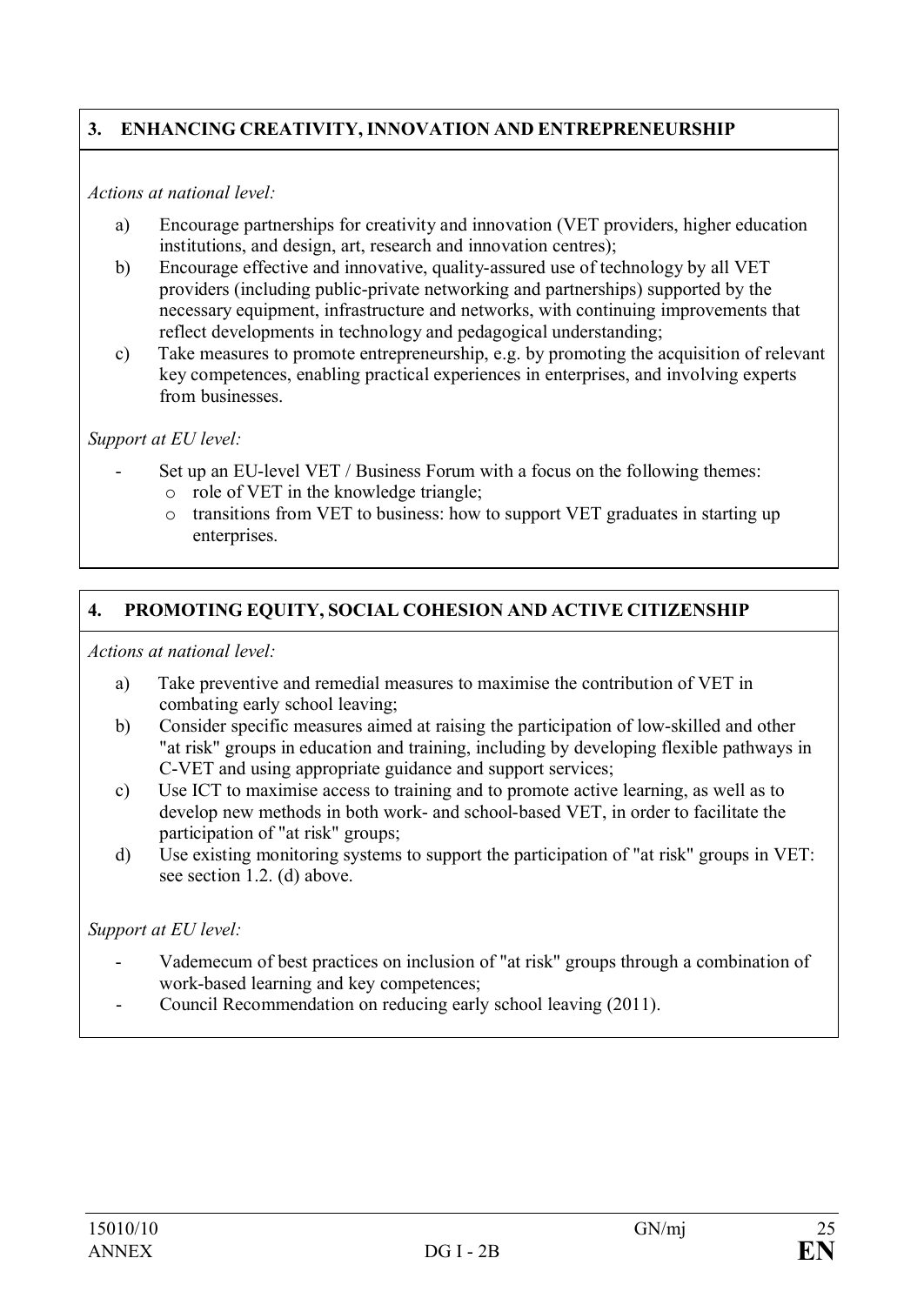### **5. TRANSVERSAL OBJECTIVES, GOVERNANCE AND OWNERSHIP OF THE COPENHAGEN PROCESS**

### *Actions at national level:*

- a) Establish communication strategies for different stakeholder groups, focused on implementation and the added value of tools (ECVET, ECTS, referencing of NQFs to EQF, quality assurance systems in line with EQAVET);
- b) Set up structured cooperation mechanisms between VET sector and employment services at all levels (policy and implementation), including the social partners;
- c) Contribute to improving EU level data on I-VET students, including mobility and employability.

### *Support at EU level:*

- Support the achievement of the above objectives through the Lifelong Learning Programme and, where appropriate, the European Structural Funds;
- Support peer-learning between Member States and innovative projects;
- Setting up an enhanced coordination procedure for the implementation of common European tools in the field of education and training;
- European communication strategy on European transparency tools;
- Develop structured cooperation with VET provider associations at EU level;
- Strengthen structured cooperation between the education and training and the employment policy fields;
- Improve EU level data on I-VET students, including mobility and employability;
- Social partners at all levels should continue to play an active role in the Copenhagen process (governance and ownership) and contribute to the realisation of the above mentioned short-term deliverables;
- Report on VET developments in Member States and partner countries;
- Reinforce exchanges with enlargement and neighbourhood countries.

o

o o